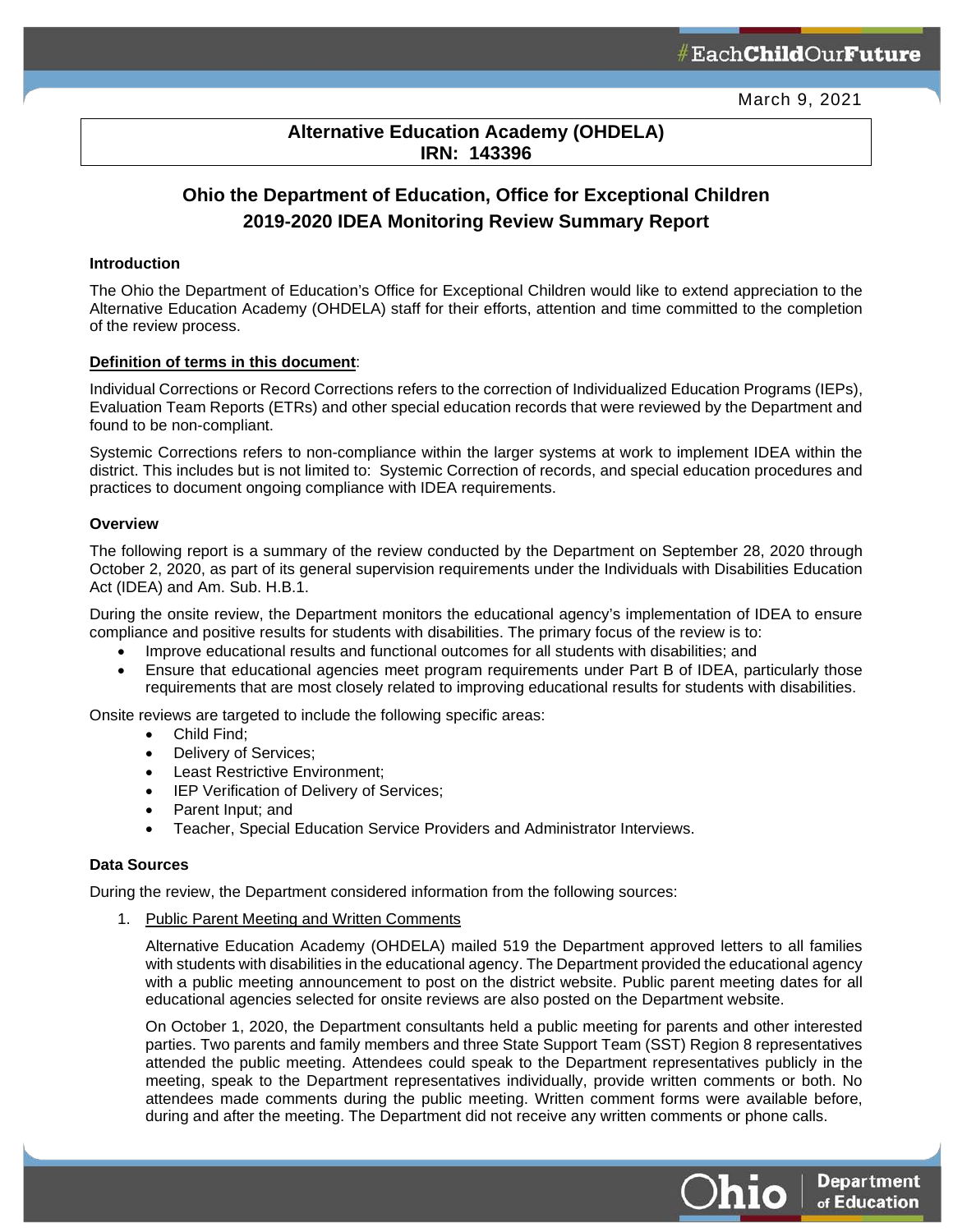During the public meeting, parents were advised by the Department consultants of the formal complaint process under IDEA and that their public comments did not constitute a formal complaint. The participants were also informed that while the information they provided may be helpful to the review, it may not necessarily be acted upon as part of the review process. Ohio's procedural safeguards notice was available for participants who wanted a copy.

### 2. Pre-Onsite Data Analysis

The Department conducted a comprehensive review which included district, building and grade level data; Special Education Performance Profile; Ohio School Report Cards; Comprehensive Continuous Improvement Plan (CCIP) and/or OnePlan; and Education Management Information System (EMIS) data. The data analysis assisted the Department in determining potential growth areas for improvement and educational agency strengths.

### 3. Record Review/IEP Verification

Prior to the onsite visit, the Department consultants reviewed 19 records of school age students with disabilities. The Department consultants selected records of students with disabilities from a variety of disability categories and ages. Ten student records were selected for IEP verification in the classroom setting.

### 4. Staff/Administrative Interviews

On September 28, 29 and 30, 2020, the Department consultants held nine sessions of interviews with six administrators and 39 teachers, special education coordinators, transition coordinator, related service personnel and school psychologists. On October 20, 2020, the Department consultants held one session of interviews with five engagement coaches. The Department interviews focused on the following review areas: Child Find; Delivery of Services; Least Restrictive Environment (LRE) and IEP alignment and Discipline.

### **Strengths/Commendations:**

- 1. Within the past couple of years, the RTI process has been embedded into the school's Teacher Based Teams at certain grade levels.
- 2. Through interviews, it was noted that there is strong collaboration between intervention specialists and general education teachers. They are utilizing data available through various learning platforms (for example: I-ready and Dela Dash) to inform instruction.
- 3. Although not all in one physical location, teachers always have access to collaborate with one other. They use Google chat in real time to ask/answer questions and have found it easier to support one another remotely than in building or by using email.
- 4. Teachers are actively working to document all student contact in the school's systems. They are prioritizing the students who are struggling and after repeated attempts will refer students to either the Engagement Coach/or administration and appropriate intervention teams.
- **5.** Staff has expressed that, *"OHDELA organization is better this year with communication and letting them know what is needed and timelines for meetings, etc."*

### **Findings of Noncompliance/Required Actions**

A finding is made when noncompliance is identified by the Department with IDEA and Ohio Operating Standards requirements. Findings are also made when noncompliance is identified in relation to the evaluation team report (ETR) and/or individualized education program (IEP) requirements. For a noncompliance level of 30% or greater in any single area or for identified areas of concern that did not reach 30% or greater, a Corrective Action Plan (CAP) will be developed to address those areas. All noncompliance identified by the Department as part of the review (listed by subject area in the *Department's Review Findings and Educational Agency Required Actions Table*) must be corrected as indicated in the *Evidence of Correction/Recommendations* column.

Refer to the details of requirements in the **Evidence of Findings and Evidence of Correction/Recommendations table below**, and the attached **Individual Record Review Comment Sheets for specific individual record corrections.**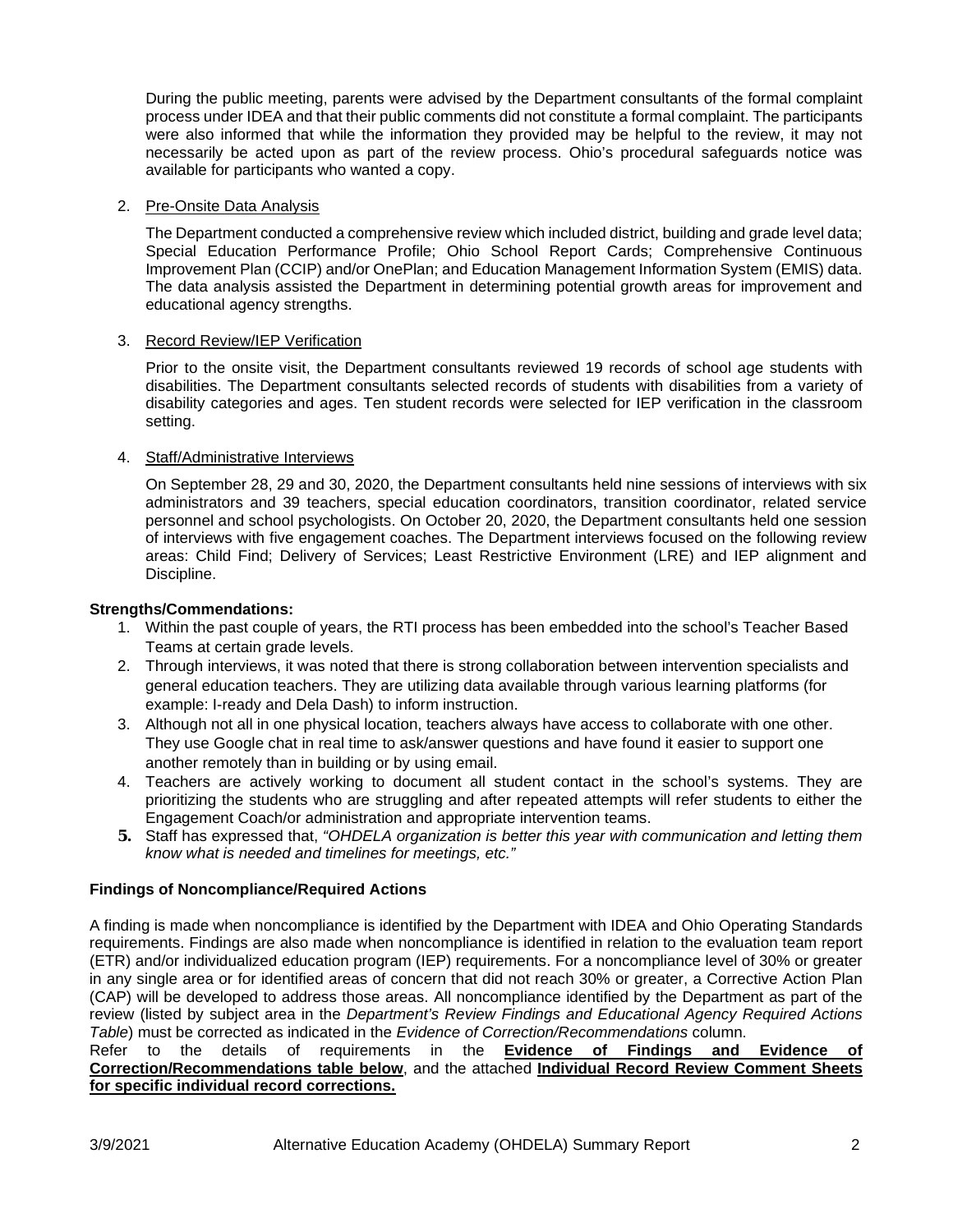The Department provides separate written correspondence to the parent/guardian when action is required to correct findings of noncompliance for individual students. The educational agency will receive copies of this correspondence.

### **Corrective Action Plan (CAP)**

The educational agency will develop a CAP to address any items identified in this summary report. An approved form for the CAP will be provided by the Department or can be accessed on the Department's website by using the keyword search "Monitoring". The CAP developed by the educational agency with SST assistance must include the following:

- Activities to address all areas identified in this summary report;
- Documentation/evidence of implementation of the activities;
- Individuals responsible for implementing the activities;
- Resources needed;
- Completion dates; and
- Continued Plan for Improvement and/or Compliance.

The educational agency must submit the CAP by email to [joseph.kujkowski@education.ohio.gov](mailto:joseph.kujkowski@education.ohio.gov)\_within 30 school days from the date of this report. The Department will review the corrective action plan submitted by the educational agency for approval. If the Department determines that a revision(s) is necessary, the educational agency will be required to revise and resubmit. The educational agency will be contacted by the Department and notified when the action plan has been approved.

### *CAP Due Date***:** *April 27, 2021*

#### **Department Trainings**

As part of the Department monitoring process, Alternative Education Academy (OHDELA) personnel, as identified by the Department, are required to complete the Special Education Essentials 2019-2020 training modules within the Learning Management System (LMS). The Department will provide specific instructions on completing these training modules during the Summary Report presentation. Participants must achieve a 75% or more on each quiz. Participants who do not achieve at least 75% will be contacted by the State Support Team (SST) for additional training.

#### *Completion of LMS Training Modules Due Date: April 27, 2021*

#### **Individual Correction**

The educational agency has **60 school days** from the date of this summary report to correct all identified findings of noncompliance for individual students whose records were selected and reviewed by the Department during the onsite review unless noted otherwise in the report. Detailed information on individual findings are provided in a separate report.

#### *Individual Correction Due Date: August 25, 2021*

#### **CAP Activities and Systemic Correction**

The educational agency will provide the Department with documentation verifying the educational agency's completion of all CAP activities and all systemic corrections noted in this summary report. The Department will verify systemic correction through the review of this documentation and a review of additional student records.

#### *Completion of CAP Activities and Systemic Correction Due Date: January 26, 2022*

Once the educational agency has completed all action plan activities, the educational agency will use the Department's monitoring process to review its data and complete a Self-Review Summary Report with the Department and SST assistance.

For questions regarding the review, please contact: Joe Kujkowski, the Department's IDEA Monitoring Contact, at (614) 623-2986, toll-free at (877) 644-6338, or by e-mail at to [joseph.kujkowski@education.ohio.gov](mailto:joseph.kujkowski@education.ohio.gov).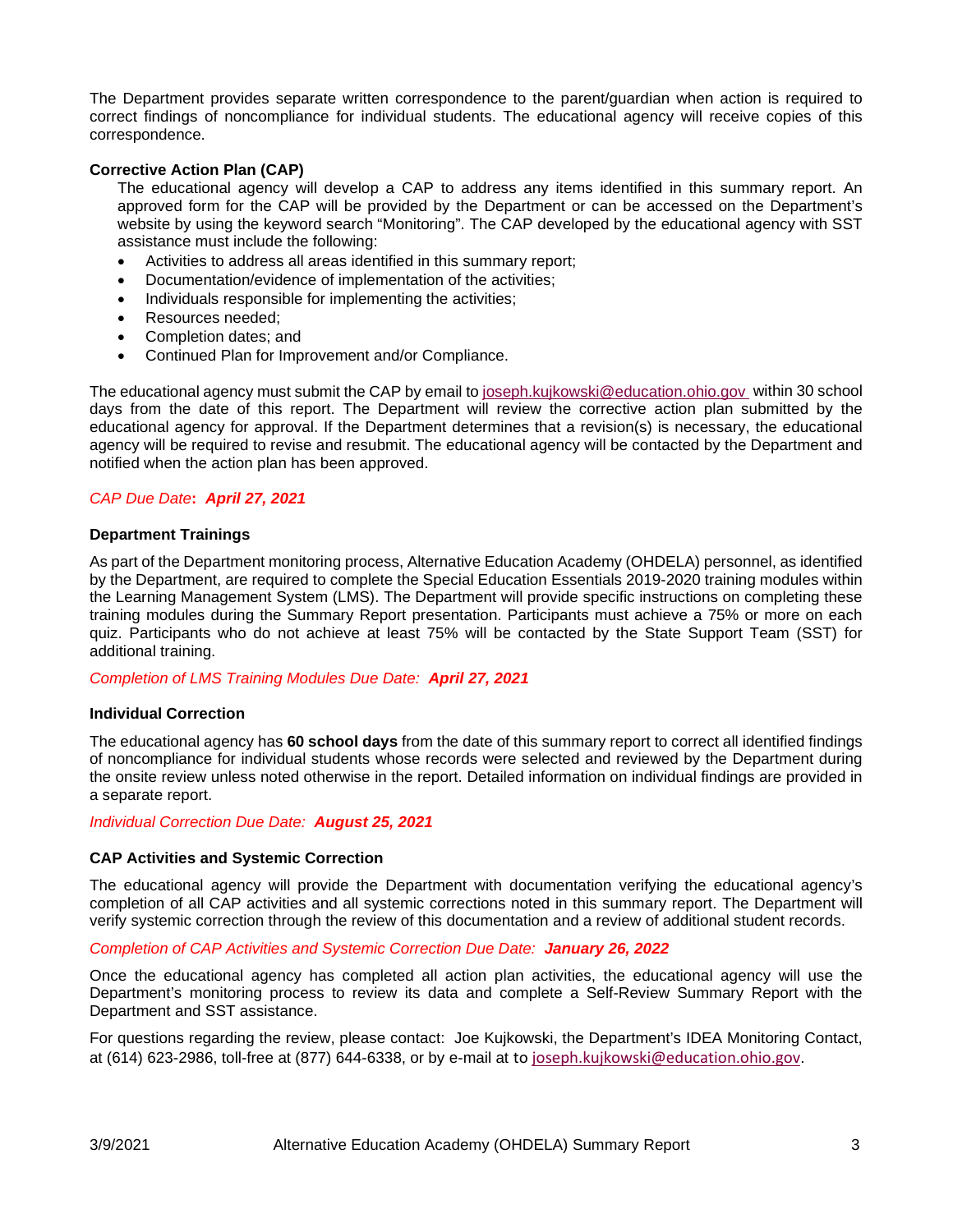### **The Department's Review Findings and Educational Agency Required Actions**

### **Component 1: Child Find**

*Each educational agency shall adopt and implement written policies and procedures approved by the Ohio Department of Education, Office for Exceptional Children, that ensure all children with disabilities residing within the educational agency, regardless of the severity of their disability, and who are in need of special education and related services are identified, located, and evaluated as required by the Individuals with Disabilities Education Improvement Act of 2004 and Federal Regulations at 34 C.F.R. Part 300 pertaining to child find, including the regulations at 34 C.F.R. 300.111 and 300.646 and Rule 3301-51-03 of the Ohio Operating Standards serving Children with Disabilities.* 

| <b>Record</b><br><b>Review</b><br><b>Item</b> |                                                                     | <b>Evidence of Findings</b>                                                                                                                                                                                                                                                                 | <b>Evidence of Corrections/Recommendations</b>                                                                                                                                                                                                                                                                                                                                                                                                                                               | <b>Must be</b><br>addressed in<br><b>CAP</b>                                                                        |
|-----------------------------------------------|---------------------------------------------------------------------|---------------------------------------------------------------------------------------------------------------------------------------------------------------------------------------------------------------------------------------------------------------------------------------------|----------------------------------------------------------------------------------------------------------------------------------------------------------------------------------------------------------------------------------------------------------------------------------------------------------------------------------------------------------------------------------------------------------------------------------------------------------------------------------------------|---------------------------------------------------------------------------------------------------------------------|
| $CF-1$                                        | <b>Record Review</b><br><b>Interviews/Public</b><br><b>Comments</b> | 34 CFR 300.305(a) [Review of Existing<br>evaluation data] and OAC 3301-51-11 (c)(1)(a)<br>[Preschool children eligible for special<br>education]<br>Preschool records were not reviewed.                                                                                                    | <b>Individual Correction</b><br><b>NA</b><br><b>Systemic Correction</b><br><b>NA</b>                                                                                                                                                                                                                                                                                                                                                                                                         | $\boxtimes$ NA                                                                                                      |
|                                               | <b>Concerns Noted</b>                                               |                                                                                                                                                                                                                                                                                             |                                                                                                                                                                                                                                                                                                                                                                                                                                                                                              |                                                                                                                     |
| $CF-2$                                        | <b>Record Review</b>                                                | <b>OAC 3301-51-06 [Evaluations]</b><br>Ten out of 12, or 83% of evaluations reviewed did<br>not appropriately document interventions provided<br>to resolve concerns for the child performing below<br>grade-level standards.                                                               | <b>Individual Correction</b><br>The Department has verified that these students<br>have a current ETR in place, so no additional<br>individual correction is required.<br><b>Systemic Correction</b><br>The educational agency must submit evidence to the<br>Department of written procedures and practices<br>regarding documentation of intervention and<br>supports provided prior to completion of the initial and<br>reevaluation team report.<br>Opportunities for Improvement        | $\boxtimes$ Yes<br>The educational<br>agency needs to<br>address this<br>finding in a<br>Corrective<br>Action Plan. |
|                                               | <b>Interviews/Public</b><br><b>Comments</b>                         | During the interview sessions, it was shared that<br>the RTI process "changes every year" therefore,<br>they felt they are unable to build any type of<br>consistency among staff (especially at the high<br>school level).                                                                 |                                                                                                                                                                                                                                                                                                                                                                                                                                                                                              |                                                                                                                     |
|                                               | <b>Concerns Noted</b>                                               | There is no formal RTI process being consistently<br>utilized at the school. Additionally, there does not<br>appear to be consistent knowledge on how to<br>select and monitor interventions and how this<br>information may eventually be included into a<br>special education evaluation. | Alternative Education Academy (OHDELA) would<br>benefit from reviewing and revising their RTI and<br>MTSS processes. Once revised, the school would<br>benefit from providing professional learning to all staff<br>on the process and procedures. Monitoring from<br>administrative staff would be beneficial to ensure<br>there is consistency in the implementation of the<br>processes and procedures. There is the opportunity<br>for the school to participate in technical assistance |                                                                                                                     |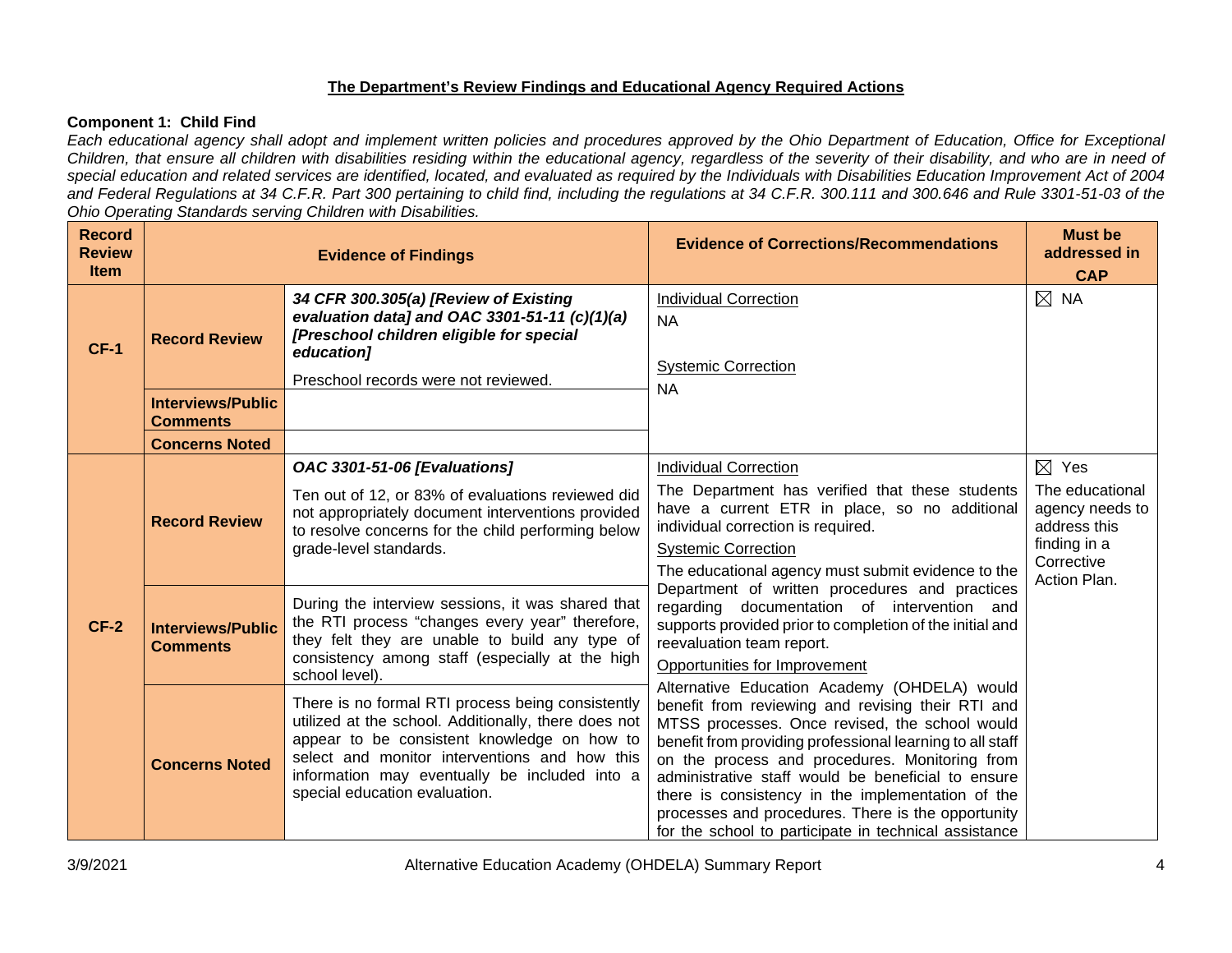| <b>Record</b><br><b>Review</b><br><b>Item</b> |                                             | <b>Evidence of Findings</b>                                                                                                                                                                                                                                           | <b>Evidence of Corrections/Recommendations</b>                                                                                                                                                                                                                                                                                                                                        | <b>Must be</b><br>addressed in<br><b>CAP</b>       |
|-----------------------------------------------|---------------------------------------------|-----------------------------------------------------------------------------------------------------------------------------------------------------------------------------------------------------------------------------------------------------------------------|---------------------------------------------------------------------------------------------------------------------------------------------------------------------------------------------------------------------------------------------------------------------------------------------------------------------------------------------------------------------------------------|----------------------------------------------------|
|                                               |                                             |                                                                                                                                                                                                                                                                       | and professional learning on how to report<br>interventions in the ETR. Alternative Education<br>Academy (OHDELA) would benefit from developing<br>an internal monitoring process to ensure that<br>interventions being provided to students are correctly<br>documented within the Part 1 Individual Evaluator's<br>Assessment as well as in the Part 2 Summary of<br>Interventions. |                                                    |
|                                               |                                             | 34 CFR 300.501(b) [Parent participation in<br>meetings] and OAC 3301-51-06 (E)(2)(a)                                                                                                                                                                                  | <b>Individual Correction</b>                                                                                                                                                                                                                                                                                                                                                          | $\boxtimes$ Yes                                    |
|                                               |                                             | [Evaluation procedures].                                                                                                                                                                                                                                              | The educational agency must provide evidence that<br>the parent was involved or provided the opportunity                                                                                                                                                                                                                                                                              | The educational<br>agency needs to<br>address this |
|                                               | <b>Record Review</b>                        | Five out of 19, or 26% student records reviewed did<br>not show evidence that the parent was afforded the                                                                                                                                                             | to participate in the evaluation planning process.<br>The evidence may include evaluation planning form,                                                                                                                                                                                                                                                                              | finding in a<br>Corrective                         |
|                                               |                                             | opportunity to participate in the evaluation team<br>planning meeting.                                                                                                                                                                                                | prior written notice, parent invitation, referral form or<br>communication log.                                                                                                                                                                                                                                                                                                       | Action Plan.                                       |
|                                               |                                             |                                                                                                                                                                                                                                                                       | If the educational<br>agency cannot provide<br>documentation that the parent was involved or                                                                                                                                                                                                                                                                                          |                                                    |
|                                               | <b>Interviews/Public</b><br><b>Comments</b> | During the interview sessions, staff shared they<br>were unsure if there is a "true meeting" that is<br>occurring for planning purposes. Staff also shared<br>that they were "not involved in the planning meeting<br>nor had input on what domains to assessed- it's | provided the opportunity to participate in the<br>evaluation planning process, the educational agency<br>must conduct a reevaluation planning meeting with<br>the parent.                                                                                                                                                                                                             |                                                    |
| $CF-3$                                        |                                             | kind of predetermined."                                                                                                                                                                                                                                               | <b>Systemic Correction</b>                                                                                                                                                                                                                                                                                                                                                            |                                                    |
|                                               |                                             | Although the district secured the parent signatures,<br>the dates of the team members varied - therefore                                                                                                                                                              | The educational agency must submit evidence to the<br>Department of written procedures and practices that<br>include the parent in the evaluation planning process.                                                                                                                                                                                                                   |                                                    |
|                                               |                                             | questioning if the parent was afforded the<br>opportunity to participate in the planning.                                                                                                                                                                             | Opportunities for Improvement                                                                                                                                                                                                                                                                                                                                                         |                                                    |
|                                               | <b>Concerns Noted</b>                       |                                                                                                                                                                                                                                                                       | Alternative Education Academy (OHDELA) would<br>benefit from developing internal procedures on<br>completing the planning form to ensure the<br>parent/guardian was afforded the opportunity to<br>participate in the evaluation team planning meeting.<br>The developed procedures should include accurate<br>documentation of signatures and dates.                                 |                                                    |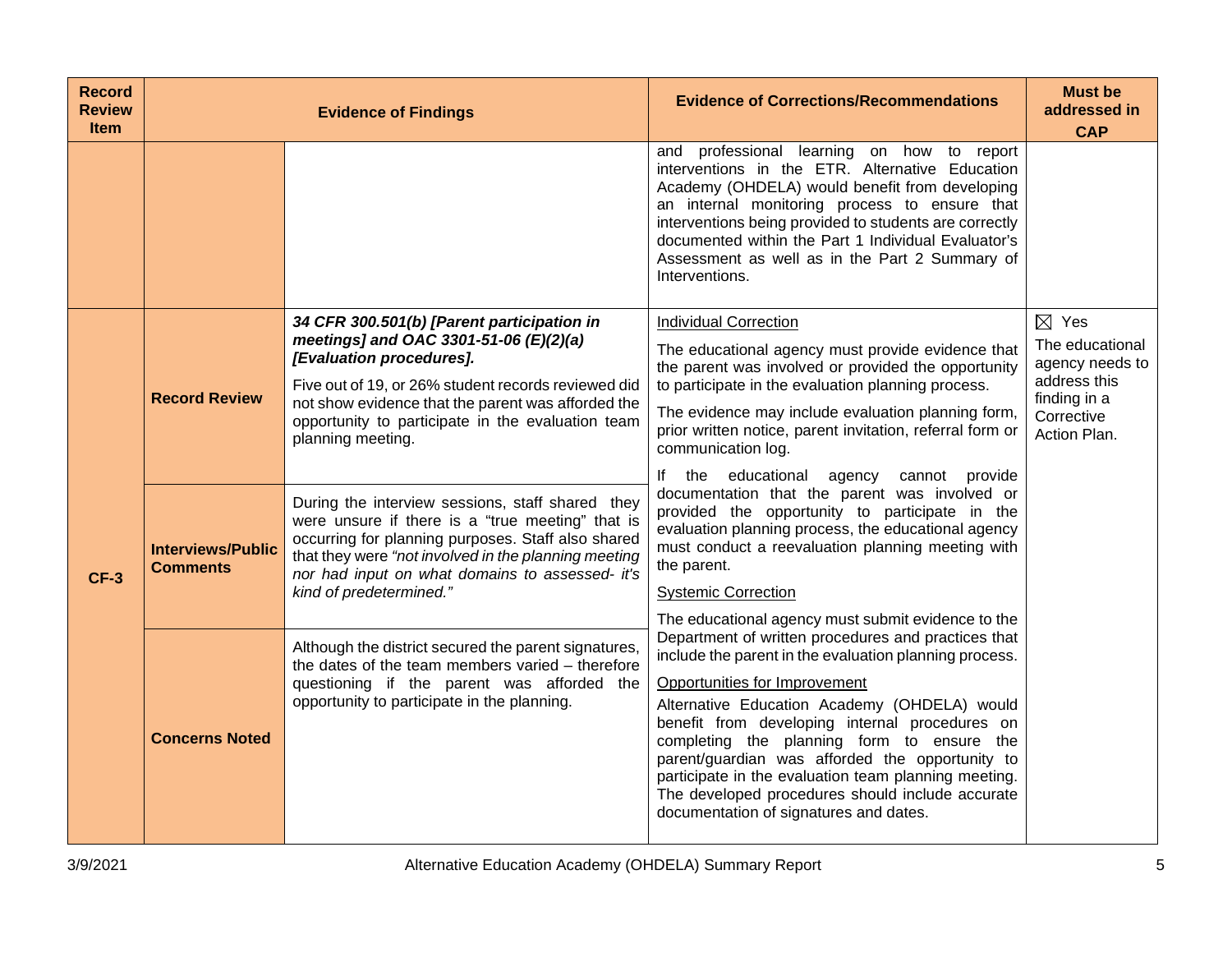| <b>Record</b><br><b>Review</b><br><b>Item</b> | <b>Evidence of Findings</b>                 |                                                                                                                                                                                                                                                                                                                                                                                                                                                                                                                                                                            | <b>Evidence of Corrections/Recommendations</b>                                                                                                                                                                                                                                                                                                                                                                                                                                                                              | <b>Must be</b><br>addressed in<br><b>CAP</b>                                                        |
|-----------------------------------------------|---------------------------------------------|----------------------------------------------------------------------------------------------------------------------------------------------------------------------------------------------------------------------------------------------------------------------------------------------------------------------------------------------------------------------------------------------------------------------------------------------------------------------------------------------------------------------------------------------------------------------------|-----------------------------------------------------------------------------------------------------------------------------------------------------------------------------------------------------------------------------------------------------------------------------------------------------------------------------------------------------------------------------------------------------------------------------------------------------------------------------------------------------------------------------|-----------------------------------------------------------------------------------------------------|
|                                               |                                             |                                                                                                                                                                                                                                                                                                                                                                                                                                                                                                                                                                            |                                                                                                                                                                                                                                                                                                                                                                                                                                                                                                                             |                                                                                                     |
| $CF-4$                                        | <b>Record Review</b>                        | 34 CFR 300.300 [Parental Consent]<br>Seven out of 19, or 37% student records reviewed<br>did not provide evidence of parental consent<br>obtained prior to new testing.                                                                                                                                                                                                                                                                                                                                                                                                    | <b>Individual Correction</b><br>The educational agency must provide evidence that<br>the parent provided informed, written consent for<br>evaluation, based upon the planning form. Or the<br>agency must show documented repeated attempts to                                                                                                                                                                                                                                                                              | $\boxtimes$ Yes<br>The educational<br>agency needs to<br>address this<br>finding in a<br>Corrective |
|                                               | <b>Interviews/Public</b><br><b>Comments</b> |                                                                                                                                                                                                                                                                                                                                                                                                                                                                                                                                                                            | obtain informed, written consent to which the parent<br>did not respond.                                                                                                                                                                                                                                                                                                                                                                                                                                                    | Action Plan.                                                                                        |
|                                               |                                             | There appears to be unclear procedures on how to<br>obtain informed, written parental consent for<br>evaluations as evidenced through the record<br>reviews. When verifying parental consent through<br>the PR-05s, three (3) records did not have<br>signatures and were left blank, three (3) records<br>had assessments conducted prior to the date of<br>written, parental consent and for one (1) record it<br>was unable to be determined who signed consent<br>(the student or parent and there was not evidence<br>that an age of majority transfer had occurred). | The evidence may include, prior written notice,<br>parent invitation, communication log, or other<br>documented attempts to obtain parental informed,<br>written consent.<br>If the educational<br>agency cannot<br>provide<br>documentation that the parent provided informed,<br>written consent for evaluation, or did not respond to<br>repeated attempts to obtain consent, the agency<br>conduct<br>reevaluation<br>including<br>a<br>must<br>documentation of parental consent.<br><b>Systemic Correction</b>        |                                                                                                     |
|                                               | <b>Concerns Noted</b>                       |                                                                                                                                                                                                                                                                                                                                                                                                                                                                                                                                                                            | The educational agency must submit evidence to the<br>Department of written procedures and practices for<br>obtaining parental consent obtained prior to new<br>testing or policies and practices for moving forward<br>when parents will not participate.<br>Opportunities for Improvement                                                                                                                                                                                                                                 |                                                                                                     |
|                                               |                                             |                                                                                                                                                                                                                                                                                                                                                                                                                                                                                                                                                                            | It is recommended that Alternative Education<br>Academy (OHDELA) review its special education<br>policies and procedures to ensure that the practice of<br>obtaining written, parental consent is consistently<br>being implemented correctly. This would include<br>ensuring that parent/guardian written signatures<br>include a date to confirm the actual date of consent<br>along with completing assessments as written on the<br>planning form with which the parent/guardian had the<br>opportunity to participate. |                                                                                                     |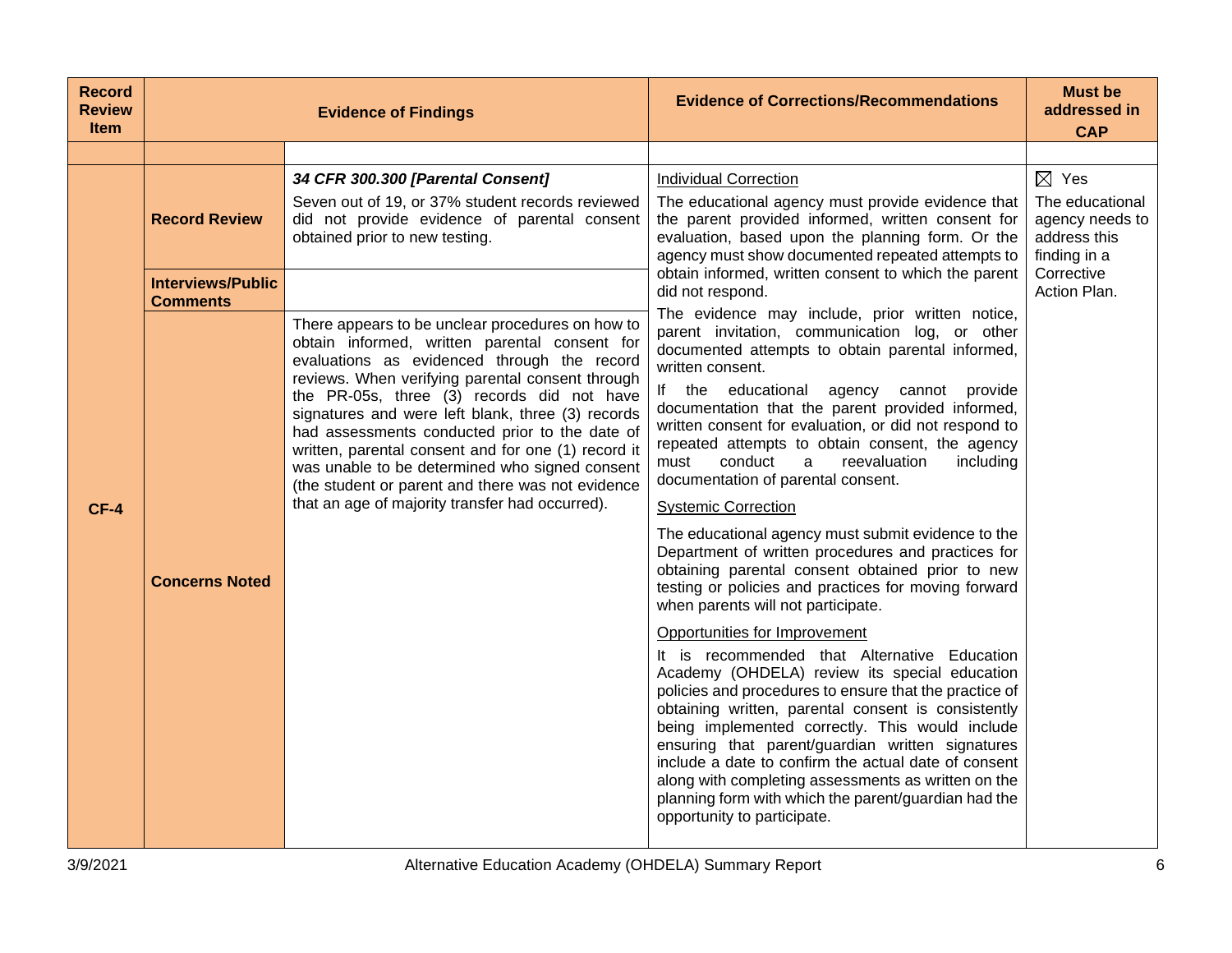| <b>Record</b><br><b>Review</b><br><b>Item</b> |                                             | <b>Evidence of Findings</b>                                                                                                                                                                                                                                                                                                                                                                                                                                                                                                                                                                                                                                                                                                                                                                                                                                                                                                                                                                                                                                                                                                                                                   | <b>Evidence of Corrections/Recommendations</b>                                                                                                                                                                                                                                                                                                                  | <b>Must be</b><br>addressed in<br><b>CAP</b>                                                                        |
|-----------------------------------------------|---------------------------------------------|-------------------------------------------------------------------------------------------------------------------------------------------------------------------------------------------------------------------------------------------------------------------------------------------------------------------------------------------------------------------------------------------------------------------------------------------------------------------------------------------------------------------------------------------------------------------------------------------------------------------------------------------------------------------------------------------------------------------------------------------------------------------------------------------------------------------------------------------------------------------------------------------------------------------------------------------------------------------------------------------------------------------------------------------------------------------------------------------------------------------------------------------------------------------------------|-----------------------------------------------------------------------------------------------------------------------------------------------------------------------------------------------------------------------------------------------------------------------------------------------------------------------------------------------------------------|---------------------------------------------------------------------------------------------------------------------|
|                                               | <b>Record Review</b>                        | 34 CFR 300.304(c)(4) [Other evaluation<br>procedures]<br>OAC 3301-51-01 [Applicability of requirements<br>and definitions] and 3301-51-06 $(E)(2)(a)$<br>[Evaluation procedures]<br>Nineteen out of 19, or 100% of evaluations<br>reviewed did not provide evidence that the<br>evaluation addresses all areas related to the<br>suspected disability.                                                                                                                                                                                                                                                                                                                                                                                                                                                                                                                                                                                                                                                                                                                                                                                                                        | <b>Individual Correction</b><br>The educational agency will convene the ETR teams<br>to conduct a reevaluation and provide evidence that<br>the evaluation addresses all areas related to the<br>suspected disability.<br><b>Systemic Correction</b><br>The educational agency must submit evidence to the<br>Department of written procedures and practices to | $\boxtimes$ Yes<br>The educational<br>agency needs to<br>address this<br>finding in a<br>Corrective<br>Action Plan. |
|                                               | <b>Interviews/Public</b><br><b>Comments</b> | During interviews, it was expressed that not all<br>team members are aware of this process and how<br>input is garnered as well as how areas are<br>determined for additional testing needed.                                                                                                                                                                                                                                                                                                                                                                                                                                                                                                                                                                                                                                                                                                                                                                                                                                                                                                                                                                                 | provide evidence that the evaluation addresses all<br>areas related to the suspected disability.<br>Opportunities for Improvement<br>It is recommended that Alternative Education                                                                                                                                                                               |                                                                                                                     |
| $CF-5$                                        | <b>Concerns Noted</b>                       | Every submitted ETR for review had concerns with<br>assessments indicated on the planning form not<br>being included in Part 1 of the ETR. All assessment<br>and data listed for evaluation on the planning form,<br>and agreed upon by the parent/guardian, must<br>appear in Part 1 Individual Evaluator's Assessment<br>Report. On the planning form, the person<br>responsible for conducting evaluations should be a<br>school employee (or contracted employee). While<br>information can be provided by a parent as part of<br>an assessment, the person responsible for<br>summarizing and providing<br>any indicated<br>educational needs or implications for instruction<br>should be a school or contractual employee, not a<br>parent. There were multiple occasions of<br>inconsistencies with dates on planning forms and<br>ETRs compared to signatures and dates. One<br>signature on a planning form was dated after the<br>ETR meeting was held. How did this person have<br>the opportunity to participate in providing input in<br>the planning form if they did not do so until after all<br>assessments were completed and the ETR<br>meeting was held? | Academy (OHDELA) develop an internal practice to<br>monitor the evaluations indicated on the planning<br>form to ensure that they are completed as noted by<br>the team and included in the Part 1 Individual<br>Evaluator's Assessment Reports of each ETR.                                                                                                    |                                                                                                                     |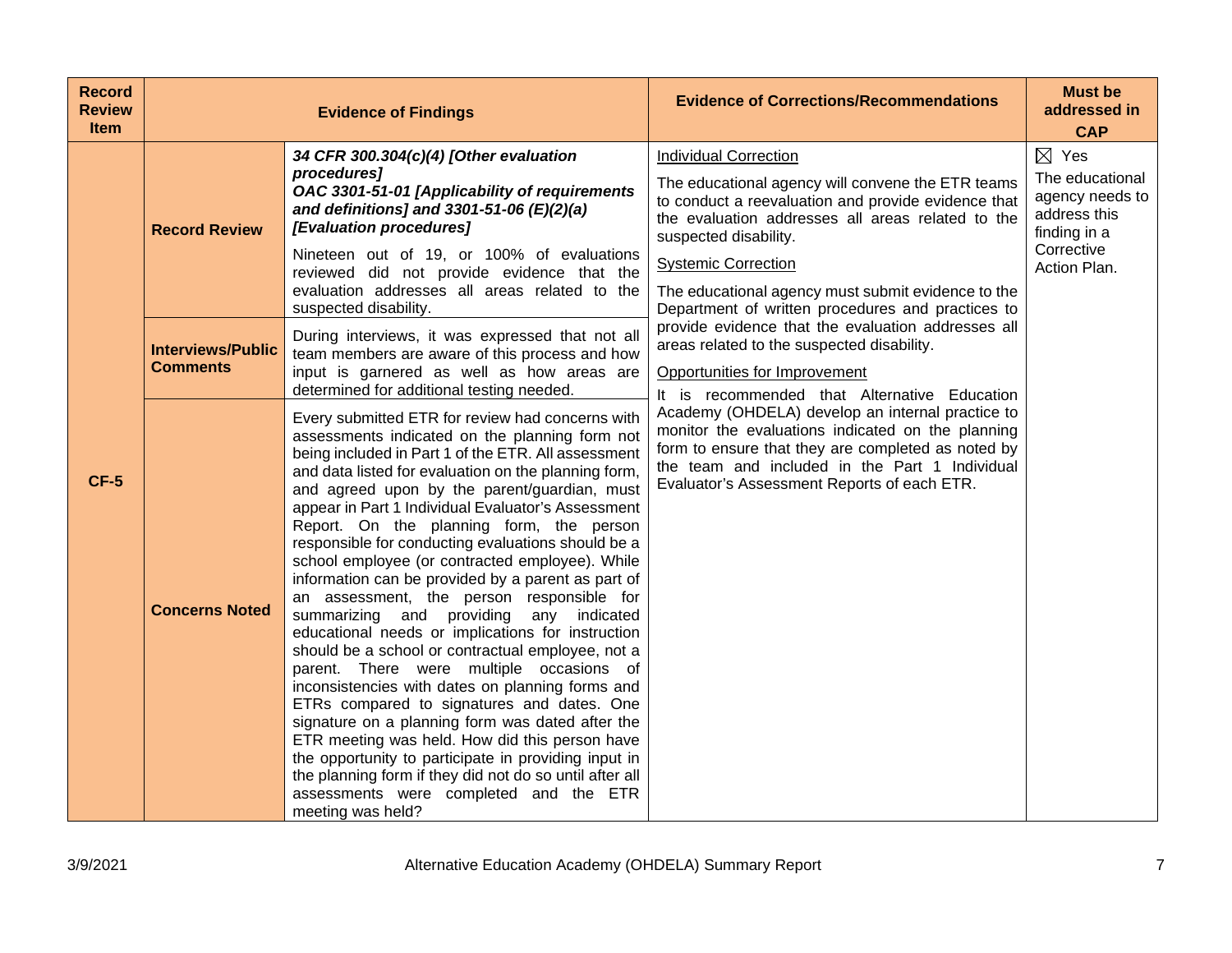| <b>Record</b><br><b>Review</b><br>Item |                                             | <b>Evidence of Findings</b>                                                                                                                                                                                                                                                                                                                                                                                                                                                  | <b>Evidence of Corrections/Recommendations</b>                                                                                                                                                                                                                                                                                                  | <b>Must be</b><br>addressed in<br><b>CAP</b>                                                                        |
|----------------------------------------|---------------------------------------------|------------------------------------------------------------------------------------------------------------------------------------------------------------------------------------------------------------------------------------------------------------------------------------------------------------------------------------------------------------------------------------------------------------------------------------------------------------------------------|-------------------------------------------------------------------------------------------------------------------------------------------------------------------------------------------------------------------------------------------------------------------------------------------------------------------------------------------------|---------------------------------------------------------------------------------------------------------------------|
|                                        | <b>Record Review</b>                        | 34 CFR 300.306(c) [Procedures for determining<br>eligibility and educational need]<br>Fourteen (14) out of 19, or 74% of evaluations<br>reviewed did not show evidence of clearly stating<br>the summary of assessment results.                                                                                                                                                                                                                                              | <b>Individual Correction</b><br>The educational agency will reconvene the ETR<br>teams to conduct a reevaluation and provide a clear<br>and concise summary of the data and assessment<br>conducted that meets the requirements of 3301-51-<br>06 (G) (Summary of information). The IEP team must<br>consider the results of this reevaluation. | $\boxtimes$ Yes<br>The educational<br>agency needs to<br>address this<br>finding in a<br>Corrective<br>Action Plan. |
|                                        | <b>Interviews/Public</b><br><b>Comments</b> | Staff shared that they did not have a role in the<br>development of the Part 2 Team Summary.                                                                                                                                                                                                                                                                                                                                                                                 | <b>Systemic Correction</b><br>The educational agency must submit evidence to the                                                                                                                                                                                                                                                                |                                                                                                                     |
| $CF-6$                                 | <b>Concerns Noted</b>                       | Information included in the summary was often<br>copied and pasted from Part 1 Individual<br>Evaluator's Assessments and was not summarized<br>in a clear and concise manner for the<br>parent/guardian to understand or for the IEP team<br>to develop an actionable IEP. All Part 1 information<br>must be summarized in Part 2, even if it was<br>determined by the team that the area in which the<br>evaluation was conducted was not impacting<br>student performance. | Department of written procedures and practices<br>regarding summary of data and assessment results.                                                                                                                                                                                                                                             |                                                                                                                     |
|                                        | <b>Record Review</b>                        | 34 CFR 300.306(c) [Procedures for determining<br>eligibility and educational need]<br>Thirteen (13) out of 19, or 68% of evaluation team<br>reports reviewed did not contain a clear and<br>succinct description of educational needs.                                                                                                                                                                                                                                       | <b>Individual Correction</b><br>The educational agency will reconvene the ETR<br>teams to conduct a reevaluation and provide a clear<br>and succinct description of the student's educational<br>needs. The IEP team must consider the results of this                                                                                          | $\boxtimes$ Yes<br>The educational<br>agency needs to<br>address this<br>finding in a<br>Corrective                 |
|                                        | <b>Interviews/Public</b><br><b>Comments</b> | Staff shared that they did not have a role in the<br>development of the Part 2 Team Summary.                                                                                                                                                                                                                                                                                                                                                                                 | reevaluation.<br><b>Systemic Correction</b>                                                                                                                                                                                                                                                                                                     | Action Plan.                                                                                                        |
| <b>CF-7</b>                            | <b>Concerns Noted</b>                       | In several records, educational needs were stated<br>in Part 1 but were not included in the Part 2<br>summary. Educational needs should be written in a<br>way that allows for them to be used by the IEP team<br>to develop meaningful and actionable goals and<br>services. The needs should be specific to the<br>individual student and not stated in broad, generic<br>terms.                                                                                           | The educational agency must submit evidence to the<br>Department of written procedures and practices<br>regarding description of educational needs.                                                                                                                                                                                             |                                                                                                                     |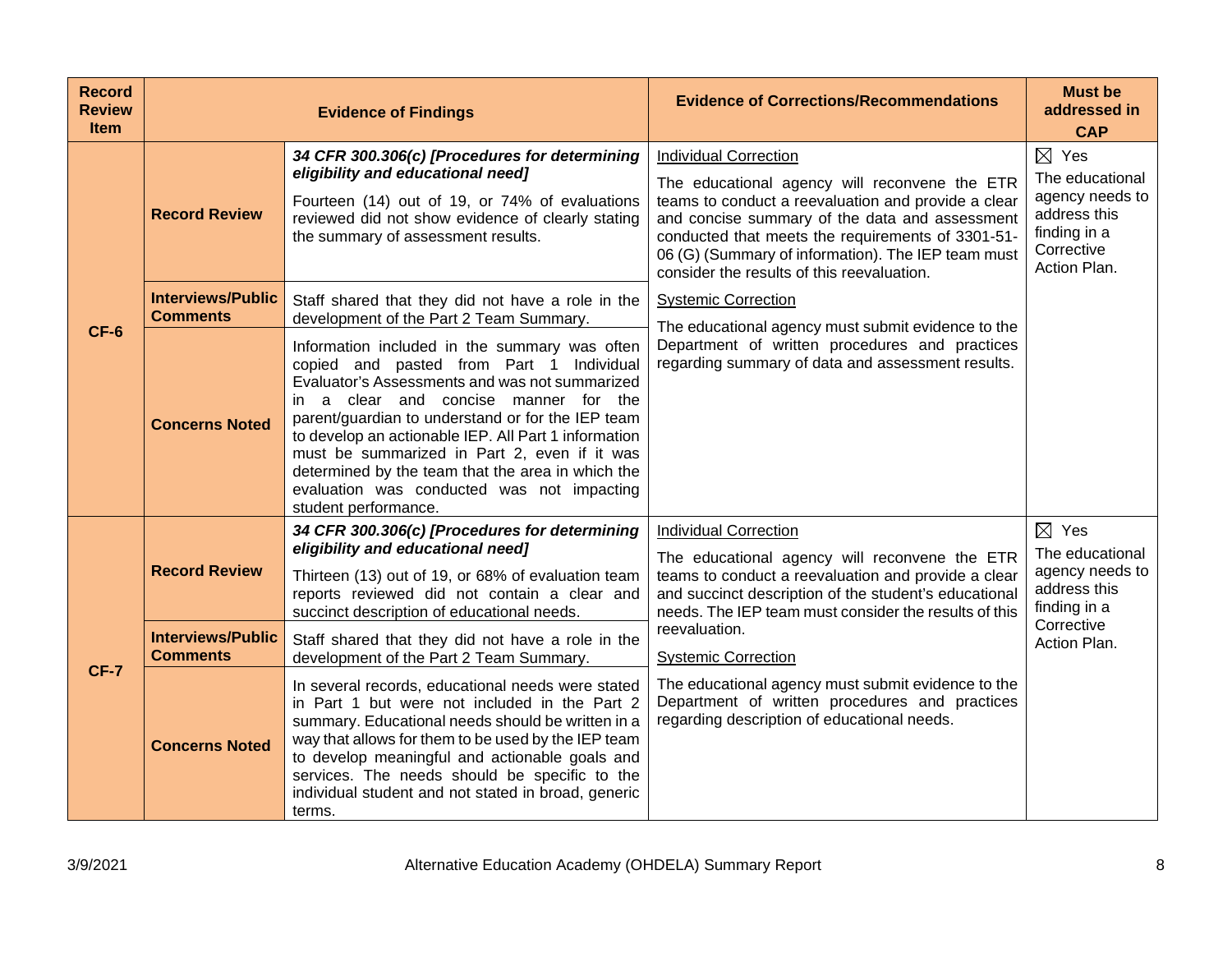| <b>Record</b><br><b>Review</b><br><b>Item</b> |                                             | <b>Evidence of Findings</b>                                                                                                                                                                                                                                                                                                                                                                                                                                                   | <b>Evidence of Corrections/Recommendations</b>                                                                                                                                                                                                                                                                                                                                                                                | <b>Must be</b><br>addressed in<br><b>CAP</b>                                                                        |
|-----------------------------------------------|---------------------------------------------|-------------------------------------------------------------------------------------------------------------------------------------------------------------------------------------------------------------------------------------------------------------------------------------------------------------------------------------------------------------------------------------------------------------------------------------------------------------------------------|-------------------------------------------------------------------------------------------------------------------------------------------------------------------------------------------------------------------------------------------------------------------------------------------------------------------------------------------------------------------------------------------------------------------------------|---------------------------------------------------------------------------------------------------------------------|
| <b>CF-8</b>                                   | <b>Record Review</b>                        | 34 CFR 300.306(c) [Procedures for determining<br>eligibility and educational need]<br>Eleven (11) out of 19, or 58% of evaluation team<br>reports reviewed did not contain specific<br>implications for instruction.                                                                                                                                                                                                                                                          | <b>Individual Correction</b><br>The educational agency will reconvene the ETR<br>teams to conduct a reevaluation and provide a clear<br>description of specific implications for instruction. The<br>IEP team must consider the results of this                                                                                                                                                                               | $\boxtimes$ Yes<br>The educational<br>agency needs to<br>address this<br>finding in a<br>Corrective                 |
|                                               | <b>Interviews/Public</b><br><b>Comments</b> | Staff shared that they did not have a role in the<br>development of the Part 2 Team Summary.                                                                                                                                                                                                                                                                                                                                                                                  | reevaluation.<br><b>Systemic Correction</b>                                                                                                                                                                                                                                                                                                                                                                                   | Action Plan.                                                                                                        |
|                                               | <b>Concerns Noted</b>                       | In several records, implications for instruction were<br>stated in Part 1 but were not included in the Part 2<br>summary. Implications for instruction should be<br>written in a way that allows for them to be used by<br>the IEP team to develop meaningful and actionable<br>goals and services and not only a list of<br>accommodations and/or modifications. The<br>implications should be specific to the individual<br>student and not stated in broad, generic terms. | The educational agency must submit evidence to the<br>Department of written procedures and practices<br>regarding implications for instruction.                                                                                                                                                                                                                                                                               |                                                                                                                     |
| <b>CF-9</b>                                   | <b>Record Review</b>                        | 34 CFR 300.306(a)(1) [Determination of<br>eligibility]<br>OAC 3301-51-01 (B)(21) [Applicability of<br>requirements and definitions]<br>Eight out of 19, or 42% of evaluations reviewed did<br>not show evidence that a group of qualified<br>professionals, as appropriate to the suspected<br>disability, were involved in determining whether the<br>child is a child with a disability as well as the child's<br>educational needs.                                        | <b>Individual Correction</b><br>The educational agency must provide evidence that<br>the ETR teams and other qualified professionals, as<br>appropriate, participated in the determination of<br>eligibility and educational needs. If not, the ETR team<br>must reconvene and provide the Department<br>evidence of group participation.<br><b>Systemic Correction</b><br>The educational agency must submit evidence to the | $\boxtimes$ Yes<br>The educational<br>agency needs to<br>address this<br>finding in a<br>Corrective<br>Action Plan. |
|                                               | <b>Interviews/Public</b><br><b>Comments</b> |                                                                                                                                                                                                                                                                                                                                                                                                                                                                               | Department of written procedures and practices<br>regarding the eligibility determination process.                                                                                                                                                                                                                                                                                                                            |                                                                                                                     |
|                                               | <b>Concerns Noted</b>                       | Almost half of the records reviewed did not include<br>a group of qualified professionals at the ETR<br>meeting. Qualified team members must be present<br>at the ETR meeting and cannot be excused.<br>Reasonable efforts to gain the parent/guardian's<br>participation in the ETR meeting must be<br>documented with evidence.                                                                                                                                             | Opportunities for Improvement<br>Alternative Education Academy (OHDELA) would<br>benefit from developing an internal practice to<br>monitor the attendance of all qualified team members<br>at ETR meetings.                                                                                                                                                                                                                  |                                                                                                                     |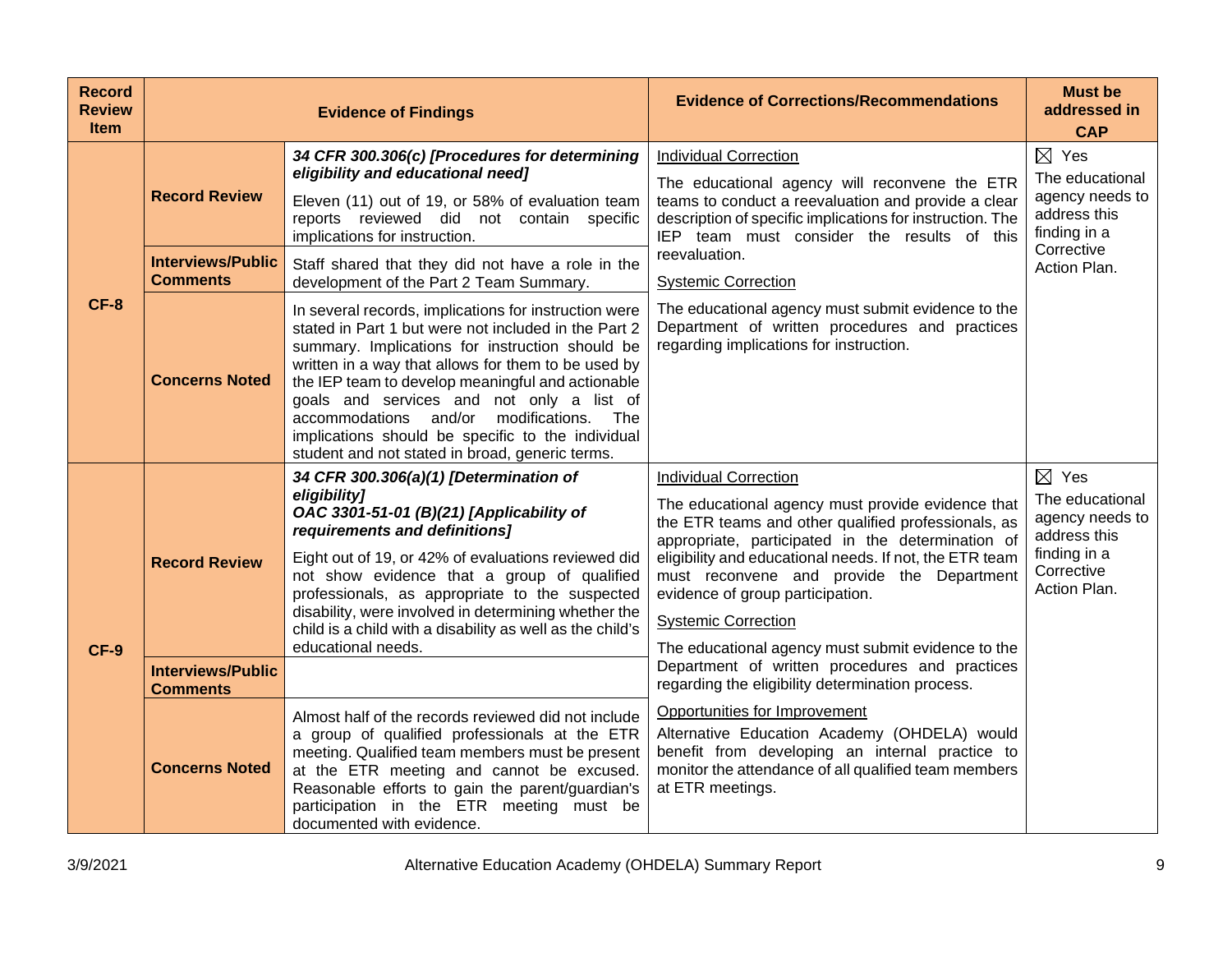# **Component 2: Delivery of Services**

*Each educational agency shall have policies, procedures and practices to ensure that each child with a disability has an IEP that is developed, reviewed, and revised in a meeting and implemented in accordance with 300.320 through 300.324.*

| <b>Record</b><br><b>Review</b><br><b>Item</b> |                                             | <b>Evidence of Findings</b>                                                                                                                                                                                                                                                                                                                                                                                                                                                                                                                                                                                                                                                                                                                                                                                                                                                                                                                                                                                                                                                                                                                                                                                         | <b>Evidence of Correction/Recommendations</b>                                                                                                                                                                                                                                                                                                                                                                                                                                                                                                                                                                                                                                                                                                             | <b>Must be</b><br>addressed<br>in CAP                                                                                     |
|-----------------------------------------------|---------------------------------------------|---------------------------------------------------------------------------------------------------------------------------------------------------------------------------------------------------------------------------------------------------------------------------------------------------------------------------------------------------------------------------------------------------------------------------------------------------------------------------------------------------------------------------------------------------------------------------------------------------------------------------------------------------------------------------------------------------------------------------------------------------------------------------------------------------------------------------------------------------------------------------------------------------------------------------------------------------------------------------------------------------------------------------------------------------------------------------------------------------------------------------------------------------------------------------------------------------------------------|-----------------------------------------------------------------------------------------------------------------------------------------------------------------------------------------------------------------------------------------------------------------------------------------------------------------------------------------------------------------------------------------------------------------------------------------------------------------------------------------------------------------------------------------------------------------------------------------------------------------------------------------------------------------------------------------------------------------------------------------------------------|---------------------------------------------------------------------------------------------------------------------------|
| <b>DS-1</b>                                   | <b>Record Review</b>                        | <b>SPP Indicator 13</b><br>34 CFR 300.320(b) [Transition services]<br>OAC 3301-51-07 (H)(2) [Definition of<br>individualized education program]<br>Six out of 15, or 40% of IEPs reviewed did not show<br>evidence that the postsecondary transition plan<br>met all eight required elements of the IDEA for the<br>student, specifically in the following area(s):<br>1. There<br>appropriate<br>measurable<br>are<br>postsecondary goal(s).<br>2. The postsecondary goals are updated<br>annually.<br>The postsecondary goals were based on age<br>3.<br>appropriate transition assessment (AATA).<br>4. There are transition services that will<br>reasonably enable the student to meet the<br>postsecondary goal(s).<br>5. The transition services include courses of study<br>that will reasonably enable the student to meet<br>the postsecondary goal(s).<br>6. The annual goal(s) are related to the student's<br>transition service needs.<br>7. There is evidence the student was invited to the<br>IEP Team Meeting where transition services<br>were discussed.<br>8. When appropriate, there is evidence that a<br>representative of any participating agency was<br>invited to the IEP Team Meeting. | <b>Individual Correction</b><br>The educational agency must reconvene the teams to<br>review and correct the postsecondary transition plan for<br>the IEPs identified as noncompliant or provide<br>documentation of the student's withdrawal date from the<br>educational agency.<br><b>Systemic Correction</b><br>The educational agency must submit evidence to the<br>Department of written procedures and practices<br>regarding transition services.<br>Opportunities for Improvement<br>Alternative Education Academy (OHDELA) would benefit<br>from developing an internal review/monitoring process to<br>ensure that transition plans are not missing essential<br>components and developed to meet the individual<br>student transition needs. | $\boxtimes$ Yes<br>The<br>educational<br>agency<br>needs to<br>address this<br>finding in a<br>Corrective<br>Action Plan. |
|                                               | <b>Interviews/Public</b><br><b>Comments</b> | Staff expressed concern with the transition<br>coordinator having limited involvement in transition<br>goals and that responsibility falls on intervention<br>specialists.                                                                                                                                                                                                                                                                                                                                                                                                                                                                                                                                                                                                                                                                                                                                                                                                                                                                                                                                                                                                                                          |                                                                                                                                                                                                                                                                                                                                                                                                                                                                                                                                                                                                                                                                                                                                                           |                                                                                                                           |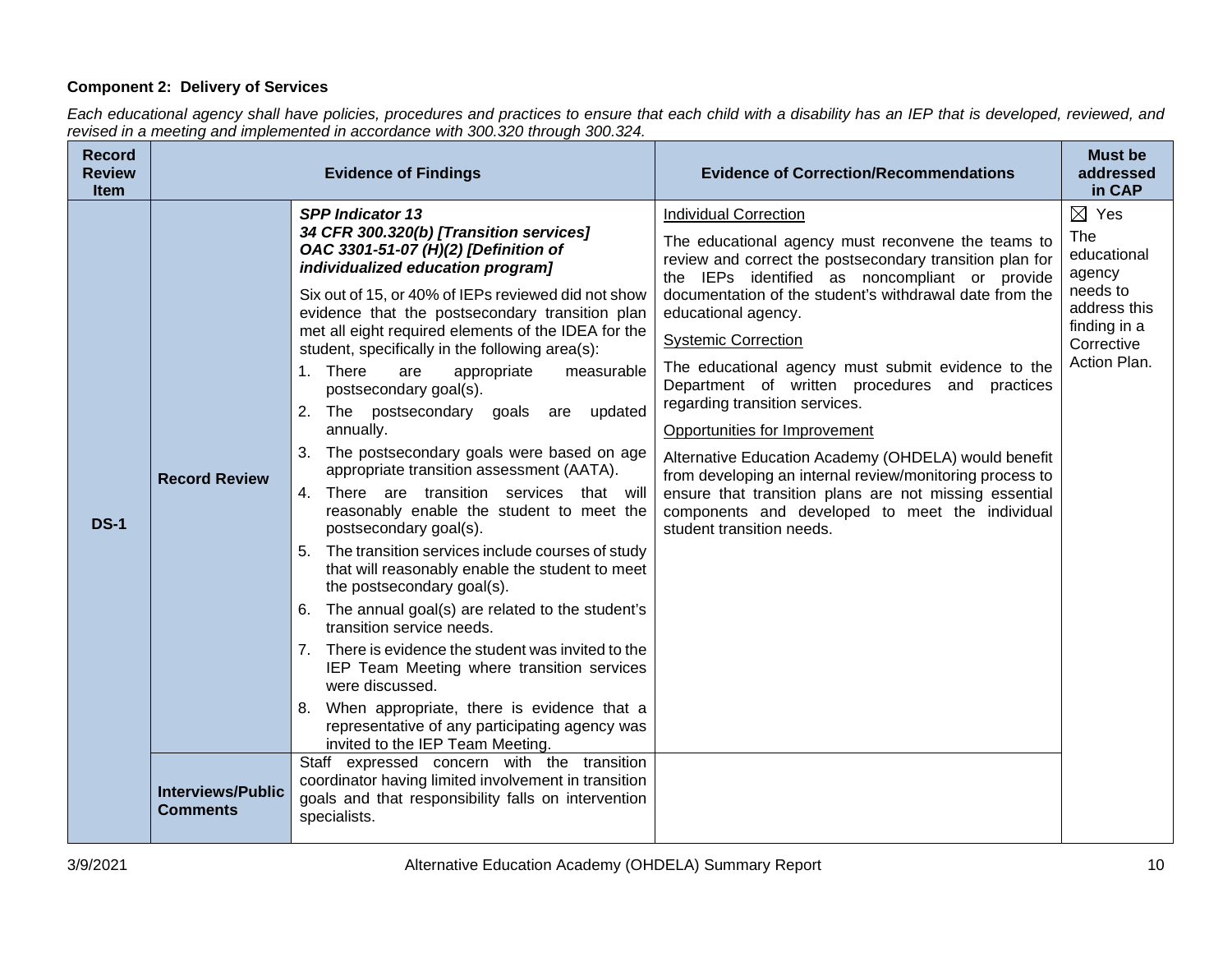| <b>Record</b><br><b>Review</b><br><b>Item</b> |                                             | <b>Evidence of Findings</b>                                                                                                                                                                                                                                                                                                                                                                                                                                                                                                                                                                                                    | <b>Evidence of Correction/Recommendations</b>                                                                                                                                                                                                                                                                                                                                                                                                                                                                                            | <b>Must be</b><br>addressed<br>in CAP                                       |
|-----------------------------------------------|---------------------------------------------|--------------------------------------------------------------------------------------------------------------------------------------------------------------------------------------------------------------------------------------------------------------------------------------------------------------------------------------------------------------------------------------------------------------------------------------------------------------------------------------------------------------------------------------------------------------------------------------------------------------------------------|------------------------------------------------------------------------------------------------------------------------------------------------------------------------------------------------------------------------------------------------------------------------------------------------------------------------------------------------------------------------------------------------------------------------------------------------------------------------------------------------------------------------------------------|-----------------------------------------------------------------------------|
|                                               | <b>Concerns Noted</b>                       | There were a couple of records that did not have<br>evidence that an Age Appropriate Transition<br>Assessment was completed to determine the<br>transition needs, preferences, interests and<br>strengths of the student. Other records did not<br>include IEP goals that aligned to the transition<br>services. A couple of records did not indicate an<br>IEP goal related to the student's transition service<br>needs. There is concern that the transition services<br>are often written as one-time occurrences and if<br>that will reasonably assist students in meeting the<br>written postsecondary transition goals. |                                                                                                                                                                                                                                                                                                                                                                                                                                                                                                                                          |                                                                             |
|                                               | <b>Record Review</b>                        | 34 CFR 300.320(a)(1) [Definition of<br>individualized education program]<br>Nineteen (19) out of 19, or 100% of IEPs reviewed<br>did not contain Present Levels of Academic<br>Achievement and Functional Performance (PLOP)<br>that addressed the needs of the student.                                                                                                                                                                                                                                                                                                                                                       | <b>Individual Correction</b><br>The educational agency must reconvene the IEP teams<br>of the IEPs identified as noncompliant to review and<br>amend the PLOP related to each goal to include:<br>• Summary of current daily academic/ behavior and/ or<br>functional performance (strengths and needs)                                                                                                                                                                                                                                  | $\boxtimes$ Yes<br>The<br>educational<br>agency<br>needs to<br>address this |
| <b>DS-2</b>                                   | <b>Interviews/Public</b><br><b>Comments</b> |                                                                                                                                                                                                                                                                                                                                                                                                                                                                                                                                                                                                                                | compared to expected grade level standards in order to<br>provide a frame of reference;<br>• PLOP must relate to the goal measurement;<br>• Baseline data provided for developing a measurable<br>goal.<br><b>Systemic Correction</b><br>The educational agency must submit evidence to the<br>Department of written procedures and practices<br>regarding the review of current academic/functional data<br>when writing IEPs.                                                                                                          | finding in a<br>Corrective<br>Action Plan.                                  |
|                                               |                                             | IEPs did not contain baseline data in the PLOP that<br>aligned to the developed measurable goals. The<br>PLOP must also include a comparison statement<br>to grade level standards/expectations, which was<br>missing in some of the reviewed IEPs.                                                                                                                                                                                                                                                                                                                                                                            |                                                                                                                                                                                                                                                                                                                                                                                                                                                                                                                                          |                                                                             |
|                                               | <b>Concerns Noted</b>                       |                                                                                                                                                                                                                                                                                                                                                                                                                                                                                                                                                                                                                                | Opportunities for Improvement<br>There is the opportunity for Alternative Education<br>Academy (OHDELA) to develop and Internal Monitoring<br>team that will review and monitor the PLOP to ensure<br>compliance with developing PLOPs that address the<br>individual needs of the students. Technical assistance<br>can be of benefit in helping service providers identify<br>means of obtaining current levels of student performance<br>that aligns to the condition, behavior/skill and<br>performance criteria of the annual goal. |                                                                             |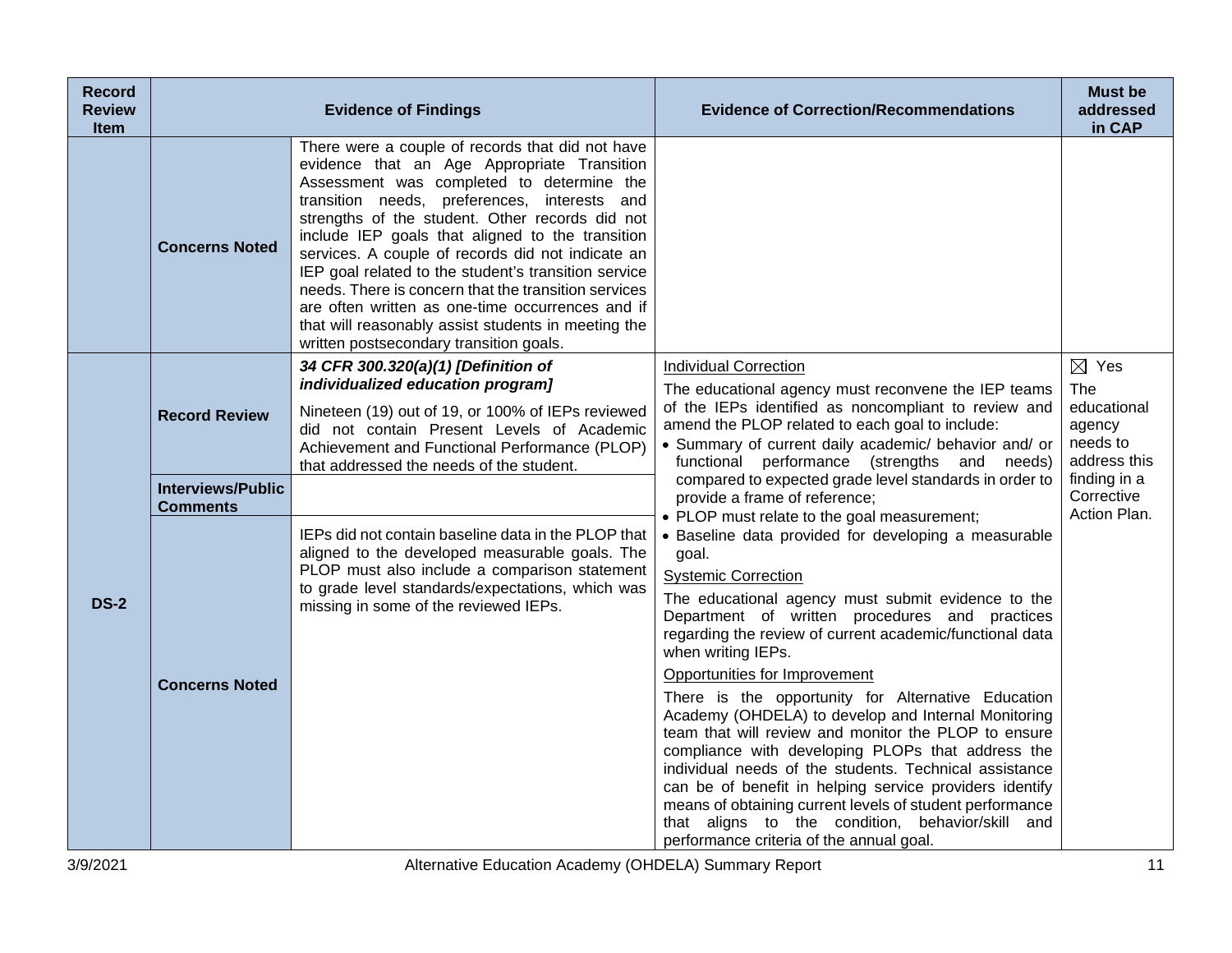| <b>Record</b><br><b>Review</b><br><b>Item</b> |                                             | <b>Evidence of Findings</b>                                                                                                                                                                                                                                                                                                                                                                                                                                                                                            | <b>Evidence of Correction/Recommendations</b>                                                                                                                                                                                                                                                                                                                                                                                                                                                                                                                                                                                                                                                                                                                                                                                                                                                                                                               | <b>Must be</b><br>addressed<br>in CAP           |
|-----------------------------------------------|---------------------------------------------|------------------------------------------------------------------------------------------------------------------------------------------------------------------------------------------------------------------------------------------------------------------------------------------------------------------------------------------------------------------------------------------------------------------------------------------------------------------------------------------------------------------------|-------------------------------------------------------------------------------------------------------------------------------------------------------------------------------------------------------------------------------------------------------------------------------------------------------------------------------------------------------------------------------------------------------------------------------------------------------------------------------------------------------------------------------------------------------------------------------------------------------------------------------------------------------------------------------------------------------------------------------------------------------------------------------------------------------------------------------------------------------------------------------------------------------------------------------------------------------------|-------------------------------------------------|
|                                               | <b>Record Review</b>                        | 34 CFR 300.320(a)(2)(i) [Definition of<br>individualized education program]<br>Seventeen (17) out of 19, or 89% of IEPs reviewed<br>did not contain measurable annual goals.                                                                                                                                                                                                                                                                                                                                           | <b>Individual Correction</b><br>The educational agency must reconvene the teams of the<br>IEPs identified as noncompliant to review and amend<br>annual goals to contain the following critical elements:                                                                                                                                                                                                                                                                                                                                                                                                                                                                                                                                                                                                                                                                                                                                                   | $\boxtimes$ Yes<br>The<br>educational<br>agency |
|                                               | <b>Interviews/Public</b><br><b>Comments</b> |                                                                                                                                                                                                                                                                                                                                                                                                                                                                                                                        | 1. Clearly defined behavior: the specific action the child<br>will be expected to perform.                                                                                                                                                                                                                                                                                                                                                                                                                                                                                                                                                                                                                                                                                                                                                                                                                                                                  | needs to<br>address this                        |
| $DS-3$                                        | <b>Concerns Noted</b>                       | Most of the reviewed IEPs had measurable goals<br>that had one or more elements of the goal missing<br>or the element was unclear as written. Some goals<br>had multiple behaviors listed with only one<br>performance criteria making is unclear as to how<br>the behaviors would be measured. Some goals<br>were identical for multiple students which does not<br>appear to reflect individualization of goals based<br>upon each student's current level of performance<br>and academic/functional learning needs. | 2.<br>The condition (situation, setting or given material)<br>under which the behavior is to be performed.<br>Performance criteria desired: the level the child must<br>3.<br>demonstrate for mastery and the number of times the<br>child must demonstrate the skill or behavior.<br><b>Systemic Correction</b><br>The educational agency must submit evidence to the<br>Department of written procedures and practices<br>regarding the development of measurable annual IEP<br>goals.<br>Opportunities for Improvement<br>There is an opportunity for Alternative Education<br>Academy (OHDELA) to develop an Internal Monitoring<br>team that will review and monitor measurable goals<br>developed to address individual needs of students to<br>ensure compliance in this area. Technical assistance can<br>be of benefit in helping service providers write goals that<br>include a clearly defined condition, behavior and<br>performance criteria. | finding in a<br>Corrective<br>Action Plan.      |
|                                               |                                             | 34 CFR 300.320(a)(2)(i) [Definition of<br>individualized education program]                                                                                                                                                                                                                                                                                                                                                                                                                                            | <b>Individual Correction</b><br>The educational agency must reconvene the teams of the                                                                                                                                                                                                                                                                                                                                                                                                                                                                                                                                                                                                                                                                                                                                                                                                                                                                      | $\boxtimes$ No<br>The                           |
|                                               | <b>Record Review</b>                        | Three out of 19, or 16% of IEPs reviewed did not<br>contain annual goals that address the child's<br>academic area(s) of need.                                                                                                                                                                                                                                                                                                                                                                                         | IEPs identified as noncompliant to review and amend the<br>IEP. Annual goals must address the academic needs of<br>the child unless the team provides evidence that the                                                                                                                                                                                                                                                                                                                                                                                                                                                                                                                                                                                                                                                                                                                                                                                     | educational<br>agency does<br>not need to       |
| $DS-4$                                        | <b>Interviews/Public</b><br><b>Comments</b> |                                                                                                                                                                                                                                                                                                                                                                                                                                                                                                                        | goals were prioritized based on the severity of the needs<br>of the child.<br><b>Systemic Correction</b>                                                                                                                                                                                                                                                                                                                                                                                                                                                                                                                                                                                                                                                                                                                                                                                                                                                    | address this<br>finding in a<br>Corrective      |
|                                               | <b>Concerns Noted</b>                       |                                                                                                                                                                                                                                                                                                                                                                                                                                                                                                                        | The educational agency must submit evidence to the<br>Department of written procedures and practices<br>regarding the IEP process of addressing identified<br>academic needs.                                                                                                                                                                                                                                                                                                                                                                                                                                                                                                                                                                                                                                                                                                                                                                               | Action Plan.                                    |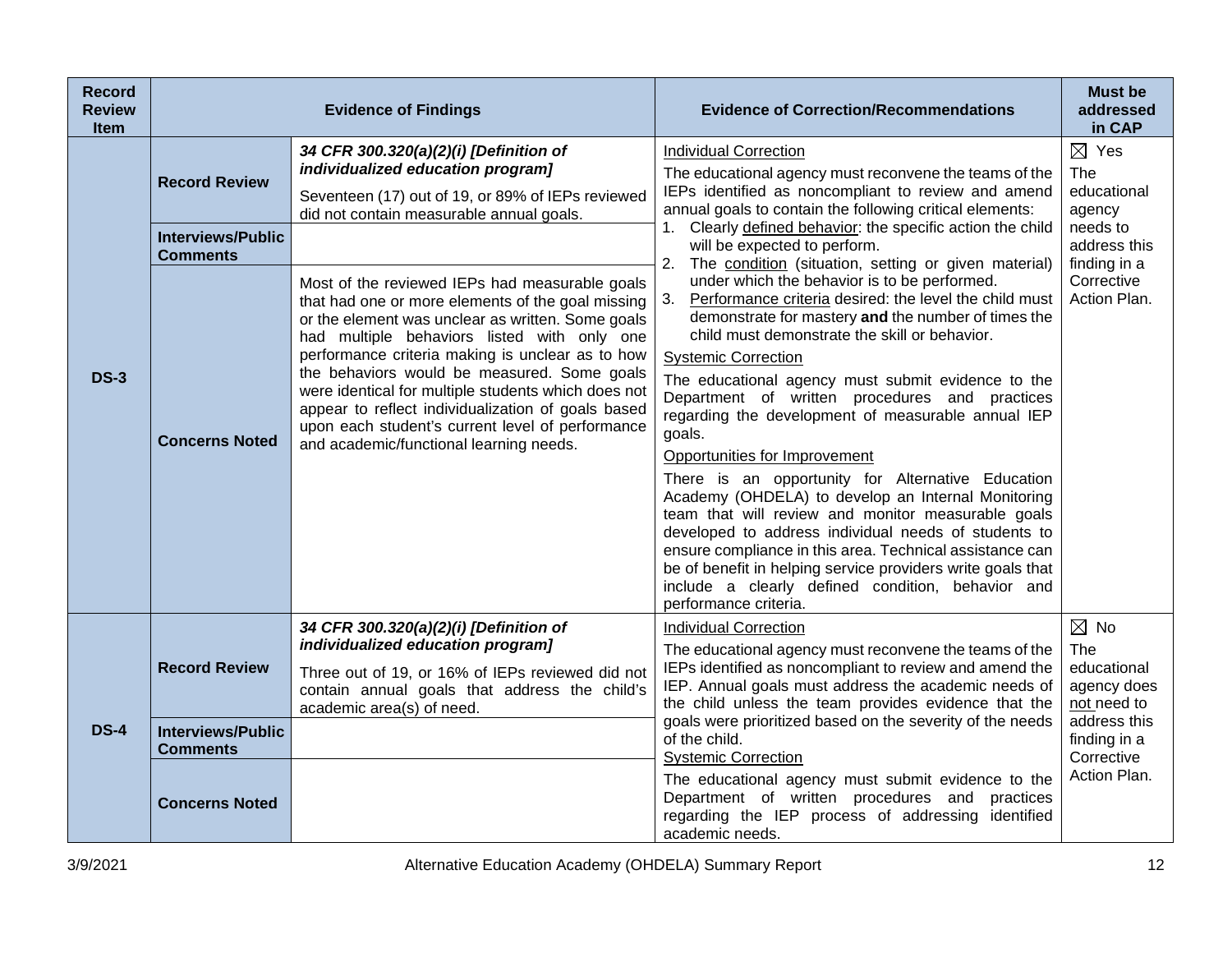| <b>Record</b><br><b>Review</b><br><b>Item</b> |                                             | <b>Evidence of Findings</b>                                                                                                                                                                                                                                                                                                                                                                                                                                                                                                                                                                      | <b>Evidence of Correction/Recommendations</b>                                                                                                                                                                                                                                                                                                                                                                                                                                                                     | <b>Must be</b><br>addressed<br>in CAP                                                       |
|-----------------------------------------------|---------------------------------------------|--------------------------------------------------------------------------------------------------------------------------------------------------------------------------------------------------------------------------------------------------------------------------------------------------------------------------------------------------------------------------------------------------------------------------------------------------------------------------------------------------------------------------------------------------------------------------------------------------|-------------------------------------------------------------------------------------------------------------------------------------------------------------------------------------------------------------------------------------------------------------------------------------------------------------------------------------------------------------------------------------------------------------------------------------------------------------------------------------------------------------------|---------------------------------------------------------------------------------------------|
|                                               | <b>Record Review</b>                        | 34 CFR 300.320(a)(2)(i) [Definition of<br>individualized education]<br>Seven out of 12, or 58% of IEPs reviewed did not<br>contain annual goals that address the child's<br>functional area(s) of need.                                                                                                                                                                                                                                                                                                                                                                                          | <b>Individual Correction</b><br>The educational agency must reconvene the teams of the<br>IEPs identified as noncompliant to review and amend the<br>IEP. Annual goals must address the functional needs of<br>the child unless the team provides evidence that the                                                                                                                                                                                                                                               | $\boxtimes$ Yes<br>The<br>educational<br>agency<br>needs to                                 |
| <b>DS-5</b>                                   | <b>Interviews/Public</b><br><b>Comments</b> |                                                                                                                                                                                                                                                                                                                                                                                                                                                                                                                                                                                                  | goals were prioritized based on the severity of the needs<br>of the child.<br><b>Systemic Correction</b><br>The educational agency must submit evidence to the<br>Department of written procedures and practices<br>regarding the IEP process of addressing identified<br>functional needs.<br>Opportunities for Improvement<br>Alternative Education Academy (OHDELA) would benefit<br>from developing an internal practice to monitor that<br>identified functional needs of students are addressed in<br>IEPs. | address this<br>finding in a                                                                |
|                                               | <b>Concerns Noted</b>                       | Approximately half of the IEPs did not address<br>functional needs identified in either the ETR or<br>profile of the IEP. Any functional need identified for<br>a student should be addressed through services,<br>supports and/or supplementary aids in the IEP<br>unless the team provides a statement indicating<br>that they have determined there is no longer a need<br>in this area for the student or that they are<br>prioritizing needs and the needs will therefore not<br>be addressed in the current IEP.                                                                           |                                                                                                                                                                                                                                                                                                                                                                                                                                                                                                                   | Corrective<br>Action Plan.                                                                  |
| <b>DS-6</b>                                   | <b>Record Review</b>                        | 34 CFR 300.320(a)(4) [Definition of<br>individualized education program]<br>OAC 3301-51-07 (H)(1)(e)(i) [Definition of IEP]<br>Ten out of 19, or 53% of IEPs reviewed did not<br>contain a statement of specially designed<br>instruction that addresses the individual needs of<br>the child and supports the annual goals.                                                                                                                                                                                                                                                                     | <b>Individual Correction</b><br>The educational agency must reconvene the teams of the<br>IEPs identified as noncompliant to review and amend the<br>specially designed instruction, as appropriate, to address<br>the needs of the child.<br><b>Systemic Correction</b><br>The educational agency must submit evidence to the                                                                                                                                                                                    | $\boxtimes$ Yes<br>The<br>educational<br>agency<br>needs to<br>address this<br>finding in a |
|                                               | <b>Interviews/Public</b><br><b>Comments</b> | Teachers expressed that SDI is offered to students<br>who do not attend class asynchronously through<br>teacher provided activities and online assignments<br>with programs such as IXL.<br>There is a lack of understanding of delivering SDI<br>as staff indicated, "They still get their SDI because<br>I still send them activities and expect them to<br>complete them."                                                                                                                                                                                                                    | Department of written procedures and practices<br>regarding the IEP process of determining specially<br>designed instruction.<br>Opportunities for Improvement<br>Alternative Education Academy (OHDELA) would benefit<br>from professional learning and technical assistance with<br>defining and implementing specially designed instruction.<br>Additionally, the staff who develop IEPs would benefit<br>from professional learning on how to complete Section 7,                                             | Corrective<br>Action Plan.                                                                  |
|                                               | <b>Concerns Noted</b>                       | Specially designed instruction was not written with<br>the nature of instruction aligned to the individual<br>needs of the student that would support his/her<br>achievement of annual goals. Additionally,<br>strategies listed were not clearly defined.<br>$\mathbf{L}$ $\mathbf{L}$ $\mathbf{L}$ $\mathbf{L}$ $\mathbf{L}$ $\mathbf{L}$ $\mathbf{L}$ $\mathbf{L}$ $\mathbf{L}$ $\mathbf{L}$ $\mathbf{L}$ $\mathbf{L}$ $\mathbf{L}$ $\mathbf{L}$ $\mathbf{L}$ $\mathbf{L}$ $\mathbf{L}$ $\mathbf{L}$ $\mathbf{L}$ $\mathbf{L}$ $\mathbf{L}$ $\mathbf{L}$ $\mathbf{L}$ $\mathbf{L}$ $\mathbf{$ | providing clear statements of SDI which describe the<br>nature of instruction that aligns to the needs of the<br>students and supports achievement of the measurable<br>annual goals. The SDI should describe specific skills and<br>methods used for the instruction of the measurable,<br>annual goals.<br>.                                                                                                                                                                                                    |                                                                                             |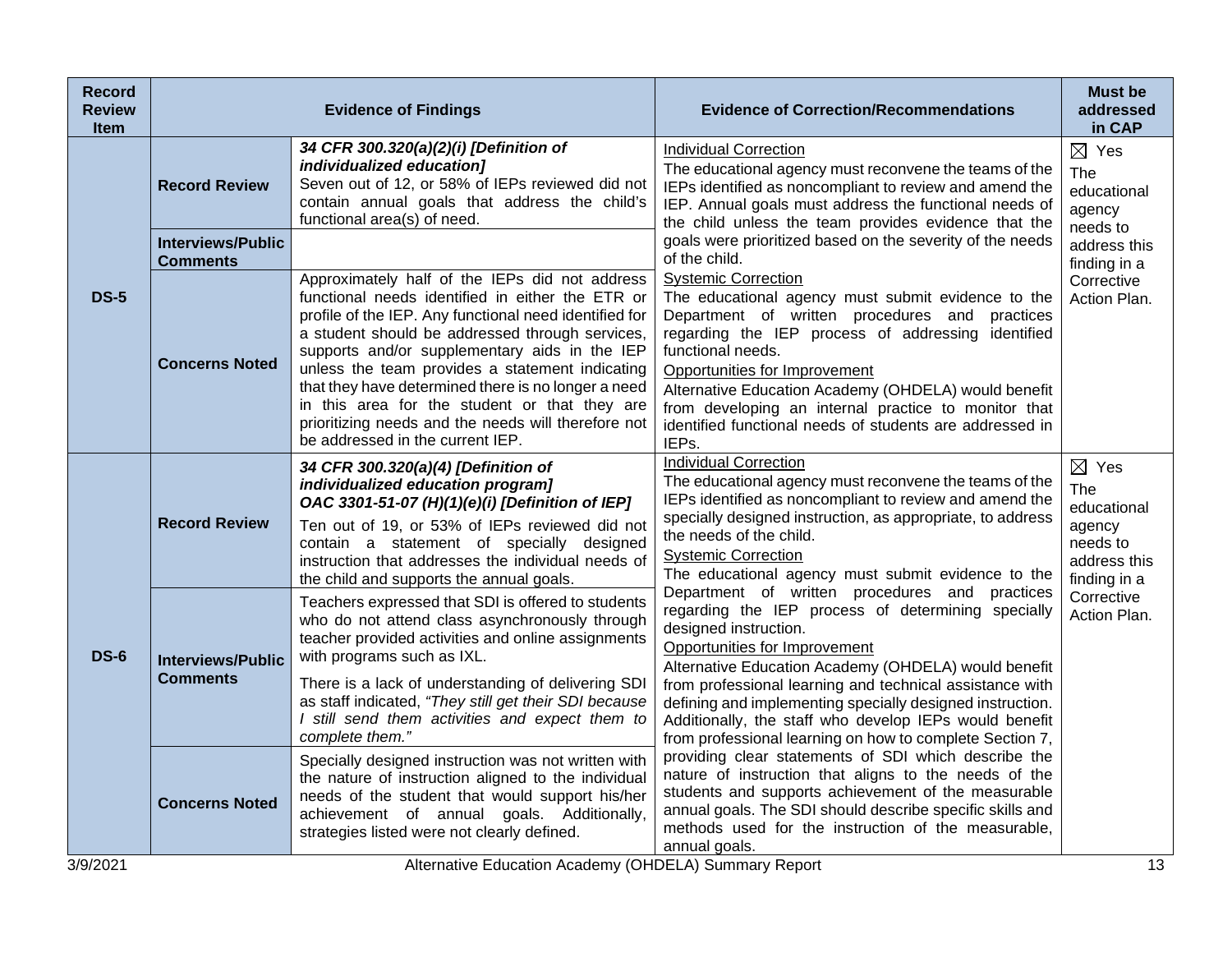| <b>Record</b><br><b>Review</b><br><b>Item</b> |                                                                      | <b>Evidence of Findings</b>                                                                                                                                                                                                                                                                  | <b>Evidence of Correction/Recommendations</b>                                                                                                                                                                                                                    | <b>Must be</b><br>addressed<br>in CAP                                                                     |
|-----------------------------------------------|----------------------------------------------------------------------|----------------------------------------------------------------------------------------------------------------------------------------------------------------------------------------------------------------------------------------------------------------------------------------------|------------------------------------------------------------------------------------------------------------------------------------------------------------------------------------------------------------------------------------------------------------------|-----------------------------------------------------------------------------------------------------------|
| <b>DS-7</b>                                   | <b>Record Review</b>                                                 | 34 CFR 300.320(a)(7) [Definition of<br>individualized education program]<br>OAC 3301-51-07 (H)(1)(i) [Definition of IEP]<br>Two out of 19, or 11% of IEPs reviewed did not<br>indicate the specific location where the specially<br>designed instruction will be provided.                   | <b>Individual Correction</b><br>The educational agency must reconvene the teams of the<br>IEPs identified as noncompliant to review and amend the<br>location where the specially designed instruction will be<br>provided.                                      | $\boxtimes$ No<br>The<br>educational<br>agency does<br>not need to<br>address this                        |
|                                               | <b>Interviews/Public</b><br><b>Comments</b><br><b>Concerns Noted</b> |                                                                                                                                                                                                                                                                                              | <b>Systemic Correction</b><br>The educational agency must submit evidence to the<br>Department of written procedures and practices<br>regarding the IEP process of determining the location<br>where specially designed instruction will occur.                  | finding in a<br>Corrective<br>Action Plan.                                                                |
|                                               | <b>Record Review</b>                                                 | 34 CFR 300.320(a)(7) [Definition of<br>individualized education program]<br>OAC 3301-51-07 (H)(1)(i) [Definition of IEP]<br>Four out of 19, or 21% of IEPs reviewed did not<br>indicate the amount of time and frequency of the<br>specially designed instruction.                           | <b>Individual Correction</b><br>The educational agency must reconvene the teams of the<br>IEPs identified as noncompliant to review and amend the<br>amount of time and frequency of the specially designed<br>instruction.                                      | $\boxtimes$ No<br>The<br>educational<br>agency does<br>not need to<br>address this                        |
| <b>DS-8</b>                                   | <b>Interviews/Public</b><br><b>Comments</b>                          |                                                                                                                                                                                                                                                                                              | <b>Systemic Correction</b><br>The educational agency must submit evidence to the                                                                                                                                                                                 | finding in a<br>Corrective                                                                                |
|                                               | <b>Concerns Noted</b>                                                | Some records included multiple providers of SDI.<br>Intervention specialists should be listed as<br>providers of SDI and general education teachers<br>should be listed under Supports for School<br>Personnel.                                                                              | Department of written procedures and practices<br>regarding the IEP process of determining the amount and<br>frequency of specially designed instruction to be<br>provided.                                                                                      | Action Plan.                                                                                              |
| $DS-9$                                        | <b>Record Review</b>                                                 | 34 CFR 300.320(a)(7) [Definition of<br>individualized education program]<br>OAC 3301-51-07 (H)(1)(e) [Definition of IEP]<br>One out of one, or 100% of applicable IEPs<br>reviewed did not identify related services that<br>address the needs of the child and support the<br>annual goals. | <b>Individual Correction</b><br>The educational agency must reconvene the teams of the<br>IEPs identified as noncompliant to review and amend the<br>IEP to include related services that were identified as<br>needed in the IEP.<br><b>Systemic Correction</b> | $\boxtimes$ Yes<br>The<br>educational<br>agency<br>needs to<br>address this<br>finding in a<br>Corrective |
|                                               | <b>Interviews/Public</b><br><b>Comments</b>                          |                                                                                                                                                                                                                                                                                              | The educational agency must submit evidence to the<br>Department of written procedures and practices<br>regarding the IEP process of addressing identified related                                                                                               | Action Plan.                                                                                              |
|                                               | <b>Concerns Noted</b>                                                | The identified record did not include any strategies<br>and/or methods that will be utilized to implement<br>the related services.                                                                                                                                                           | service needs.                                                                                                                                                                                                                                                   |                                                                                                           |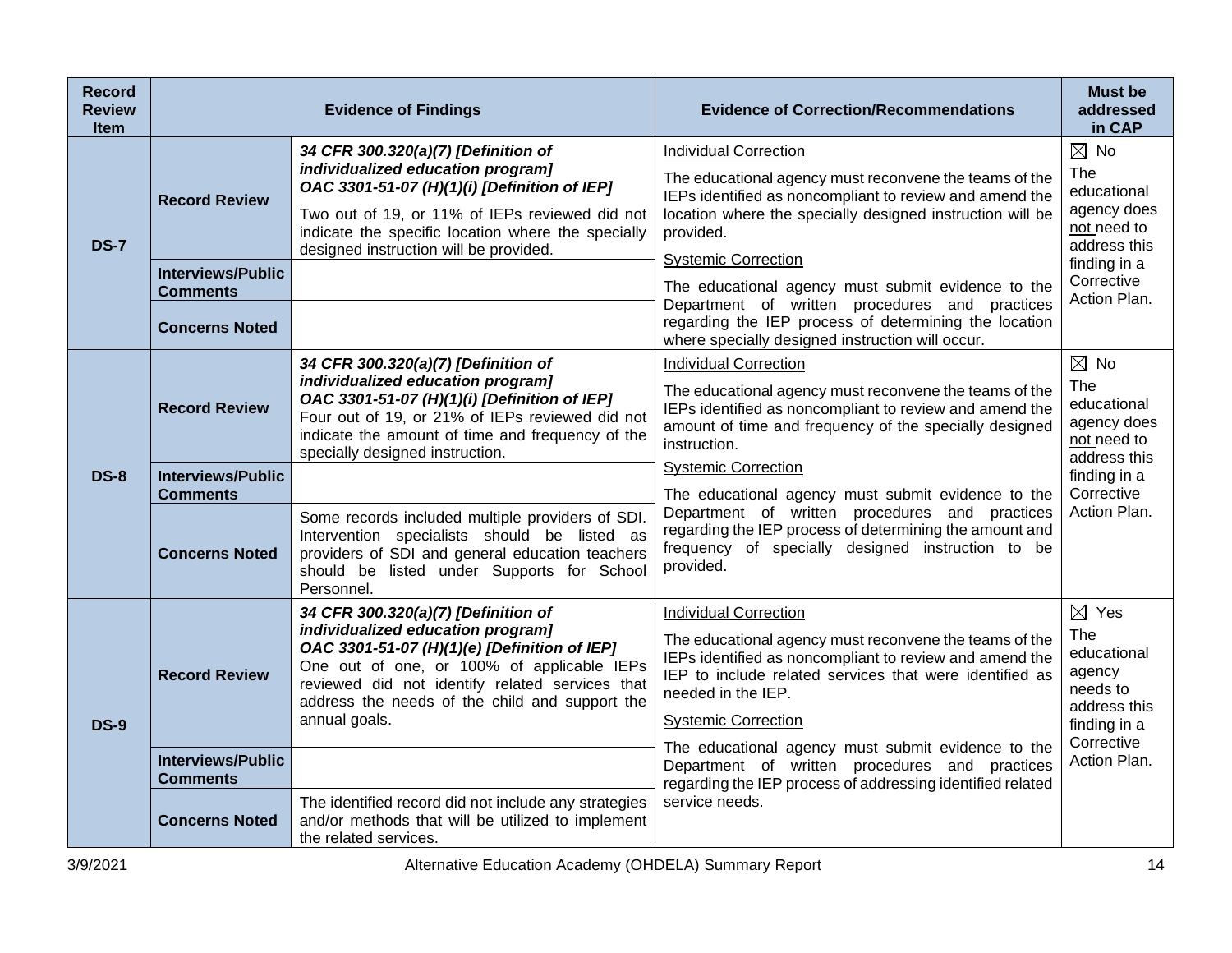| <b>Record</b><br><b>Review</b><br><b>Item</b> |                                                                      | <b>Evidence of Findings</b>                                                                                                                                                                                                                                                                               | <b>Evidence of Correction/Recommendations</b>                                        | <b>Must be</b><br>addressed<br>in CAP |
|-----------------------------------------------|----------------------------------------------------------------------|-----------------------------------------------------------------------------------------------------------------------------------------------------------------------------------------------------------------------------------------------------------------------------------------------------------|--------------------------------------------------------------------------------------|---------------------------------------|
| <b>DS-10</b>                                  | <b>Record Review</b>                                                 | 34 CFR 300.320(a)(7) [Definition of<br>individualized education]<br>OAC 3301-51-07 (H)(1)(i) [Definition of IEP]<br>All applicable IEPs reviewed indicate the location<br>where the related services will be provided.                                                                                    | <b>Individual Correction</b><br><b>NA</b><br><b>Systemic Correction</b><br><b>NA</b> | $\boxtimes$ NA                        |
|                                               | <b>Interviews/Public</b><br><b>Comments</b>                          |                                                                                                                                                                                                                                                                                                           |                                                                                      |                                       |
| <b>DS-11</b>                                  | <b>Concerns Noted</b><br><b>Record Review</b>                        | 34 CFR 300.320(a)(7) [Definition of<br>individualized education program]<br>OAC 3301-51-07 (H)(1)(i) [Definition of IEP]<br>All applicable IEPs reviewed indicate the amount of<br>time, duration and frequency of the related services<br>to be provided.                                                | <b>Individual Correction</b><br><b>NA</b><br><b>Systemic Correction</b><br><b>NA</b> | $\boxtimes$ NA                        |
|                                               | <b>Interviews/Public</b><br><b>Comments</b><br><b>Concerns Noted</b> |                                                                                                                                                                                                                                                                                                           |                                                                                      |                                       |
| <b>DS-12</b>                                  | <b>Record Review</b>                                                 | 34 CFR 300.324(a)(2)(v) [Development of IEP]<br>OAC 3301-51-01(B)(3) [Applicability of<br>requirements and definitions]<br>There were no applicable IEPs reviewed for<br>identifying assistive technology to enable the child<br>to be involved and make progress in the general<br>education curriculum. | <b>Individual Correction</b><br><b>NA</b><br><b>Systemic Correction</b><br><b>NA</b> | $\boxtimes$ NA                        |
|                                               | <b>Interviews/Public</b><br><b>Comments</b><br><b>Concerns Noted</b> |                                                                                                                                                                                                                                                                                                           |                                                                                      |                                       |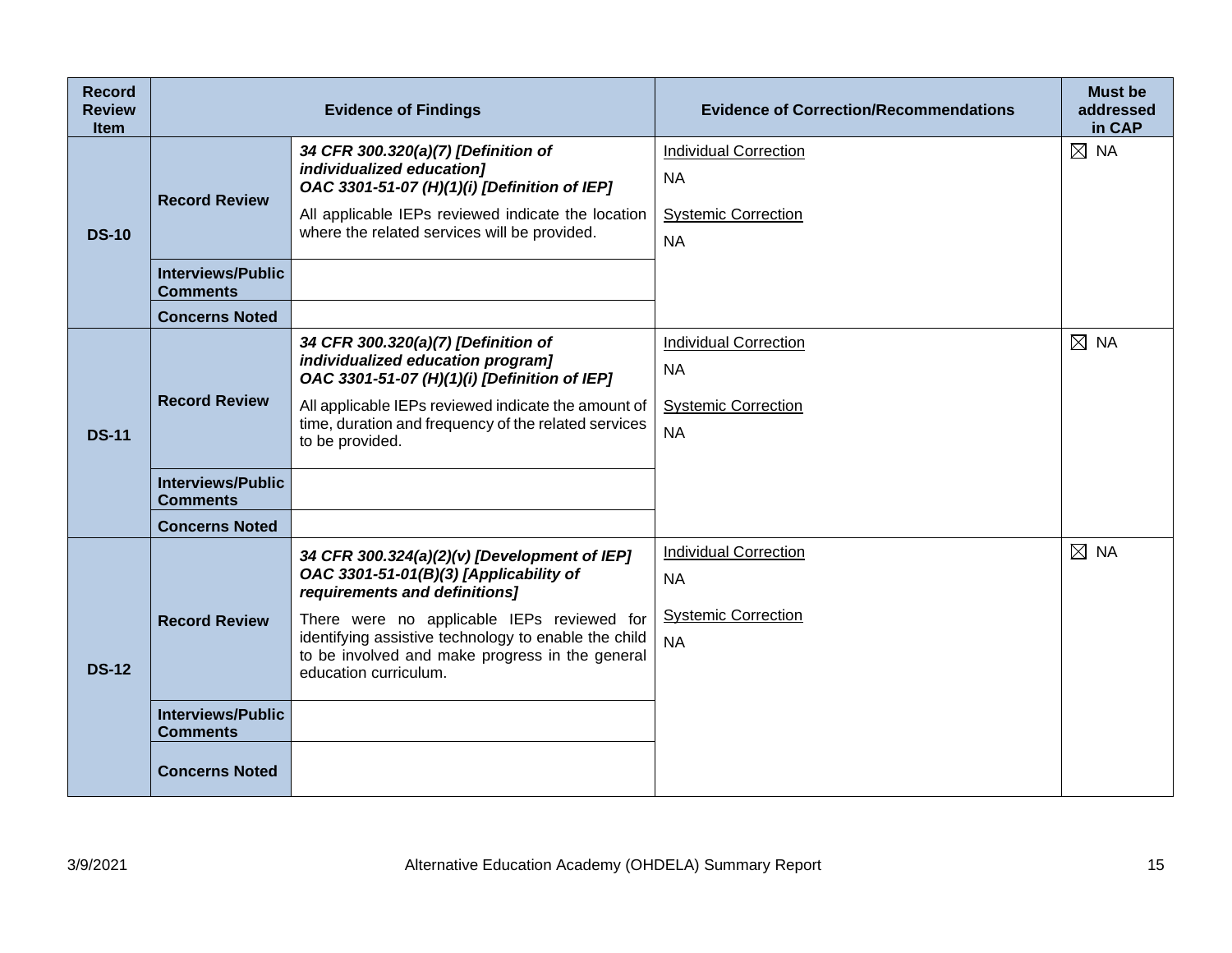| <b>Record</b><br><b>Review</b><br><b>Item</b> | <b>Evidence of Findings</b>                 |                                                                                                                                                                                                                                                                                                                                                                                              | <b>Evidence of Correction/Recommendations</b>                                                                                                                                                                          | <b>Must be</b><br>addressed<br>in CAP                            |
|-----------------------------------------------|---------------------------------------------|----------------------------------------------------------------------------------------------------------------------------------------------------------------------------------------------------------------------------------------------------------------------------------------------------------------------------------------------------------------------------------------------|------------------------------------------------------------------------------------------------------------------------------------------------------------------------------------------------------------------------|------------------------------------------------------------------|
| <b>DS-13</b>                                  | <b>Record Review</b>                        | 34 CFR 300.320(a)(6)(i) [Definition of<br>individualized education]<br>OAC 3301-51-07 (H)(1)(g) [Definition of IEP]                                                                                                                                                                                                                                                                          | <b>Individual Correction</b><br>The educational agency must reconvene the teams of the<br>IEPs identified as noncompliant to review the                                                                                | $\boxtimes$ Yes<br>The<br>educational                            |
|                                               |                                             | Seventeen (17) out of 18, or 94% of IEPs reviewed<br>did not identify accommodations provided to<br>enable the child to be involved and make progress<br>in the general education curriculum.                                                                                                                                                                                                | accommodations that would directly assist the child to<br>access the course content without altering the scope or<br>complexity of the information taught and include them on<br>the IEP.                              | agency<br>needs to<br>address this<br>finding in a<br>Corrective |
|                                               | <b>Interviews/Public</b><br><b>Comments</b> | During interviews, it was noted that many of the<br>accommodations are what is offered to all students<br>and not individualized to each student's needs.                                                                                                                                                                                                                                    | <b>Systemic Correction</b><br>The educational agency must submit evidence to the<br>Department of written procedures and practices<br>regarding accommodations.                                                        | Action Plan.                                                     |
|                                               | <b>Concerns Noted</b>                       | Almost all the reviewed IEPs included some<br>accommodations that did not clearly state the<br>condition and/or extent for all of the listed<br>accommodations. Listing accommodations "as<br>needed" or "may benefit from" does not provide<br>clarity on when and/or how the accommodations<br>will be provided to the student.                                                            |                                                                                                                                                                                                                        |                                                                  |
| <b>DS-14</b>                                  | <b>Record Review</b>                        | 34 CFR 300.320(a)(4) [Definition of<br>individualized education program]<br>OAC 3301-51-07 (H)(1)(e) [Definition of IEP]                                                                                                                                                                                                                                                                     | <b>Individual Correction</b><br>The educational agency must reconvene the teams of the<br>IEPs identified as noncompliant to review the                                                                                | $\boxtimes$ Yes<br>The<br>educational                            |
|                                               |                                             | Seven out of eight, or 88% of applicable IEPs<br>reviewed did not identify modifications to enable<br>the child to be involved and make progress in the<br>general education curriculum.                                                                                                                                                                                                     | modifications that would alter the amount or complexity<br>of grade-level materials and would enable the child to be<br>involved and make progress in the general education<br>curriculum and include them in the IEP. | agency<br>needs to<br>address this<br>finding in a<br>Corrective |
|                                               | <b>Interviews/Public</b><br><b>Comments</b> |                                                                                                                                                                                                                                                                                                                                                                                              | <b>Systemic Correction</b>                                                                                                                                                                                             | Action Plan.                                                     |
|                                               | <b>Concerns Noted</b>                       | Some of the reviewed IEPs included modifications<br>that did not clearly state the condition and/or extent<br>for all the listed modifications. The listed<br>modifications should address content and<br>instructional level. Modifications should be written<br>to address the specific need of the student and not<br>subjective such as "as appropriate"<br>or<br>"demonstrated effort". | The educational agency must submit evidence to the<br>Department of written procedures and practices<br>regarding modifications.                                                                                       |                                                                  |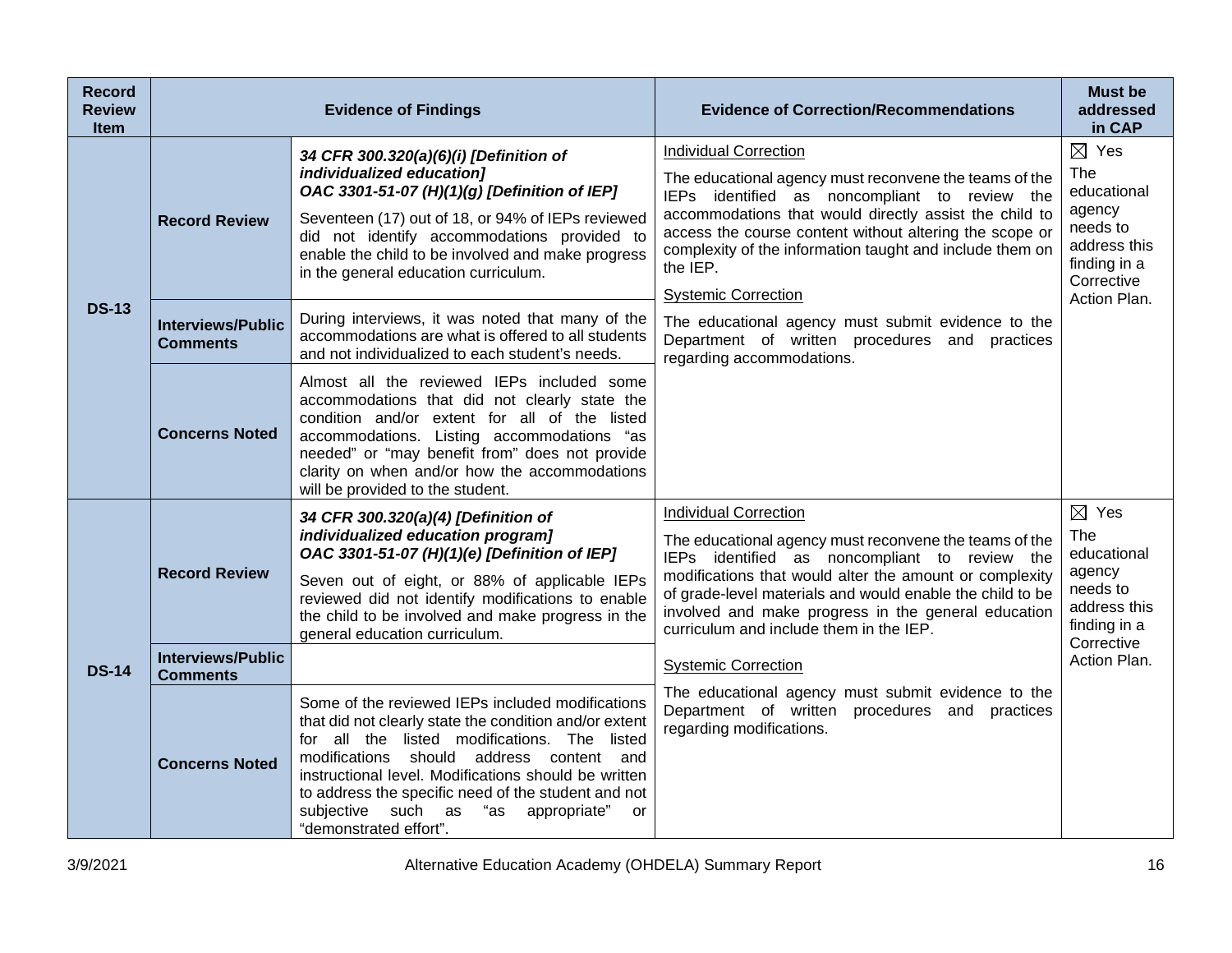| <b>Record</b><br><b>Review</b><br><b>Item</b> | <b>Evidence of Findings</b>                                         |                                                                                                                                                                                                                                                                                                                                                                                                                                                          | <b>Evidence of Correction/Recommendations</b>                                                                                                                                                                                                                                                                                                                                                                                                                           | Must be<br>addressed<br>in CAP                                                                                            |
|-----------------------------------------------|---------------------------------------------------------------------|----------------------------------------------------------------------------------------------------------------------------------------------------------------------------------------------------------------------------------------------------------------------------------------------------------------------------------------------------------------------------------------------------------------------------------------------------------|-------------------------------------------------------------------------------------------------------------------------------------------------------------------------------------------------------------------------------------------------------------------------------------------------------------------------------------------------------------------------------------------------------------------------------------------------------------------------|---------------------------------------------------------------------------------------------------------------------------|
| <b>DS-15</b>                                  | <b>Record Review</b><br><b>Interviews/Public</b>                    | 34 CFR 300.320(a)(4) [Definition of<br>individualized education program]<br>OAC 3301-51-07 (H)(1)(e) [Definition of IEP]<br>One out of one applicable IEP reviewed, or 100%,<br>did not identify supports for school personnel to<br>enable the child to be involved and make progress<br>in the general education curriculum.                                                                                                                           | <b>Individual Correction</b><br>The educational agency must reconvene the teams of the<br>IEPs identified as noncompliant to review the supports for<br>school personnel that were identified by the IEP team and<br>define the supports on the IEP including who will provide<br>the support and when it will take place.<br><b>Systemic Correction</b><br>The educational agency must submit evidence to the                                                          | $\boxtimes$ Yes<br>The<br>educational<br>agency<br>needs to<br>address this<br>finding in a<br>Corrective<br>Action Plan. |
|                                               | <b>Comments</b><br><b>Concerns Noted</b>                            | The identified IEP did not list the adult-to-adult<br>consultation. In this section, the components of<br>which adult is providing the support, which adult is<br>receiving the support and what support the adult is<br>providing should be identified. This is the section<br>where the general education teacher would be<br>noted as receiving consultation from the<br>intervention specialist including what specific<br>support will be provided. | Department of written procedures and practices<br>regarding supports for school personnel.<br>Opportunities for Improvement<br>There is the opportunity for Alternative Education<br>Academy (OHDELA) to participate in professional<br>learning that will assist staff in completing the Supports<br>for School Personnel section of the IEP to clarify who will<br>provide, who will receive and what support will be<br>provided in the adult-to-adult consultation. |                                                                                                                           |
| <b>DS-16</b>                                  | <b>Record Review</b><br><b>Interviews/Public</b><br><b>Comments</b> | OAC 3301-51-07 (H)(1)(h)(ii) [Definition of IEP]<br>Two out of five, or 40% of applicable student<br>records reviewed did not have a justification<br>statement explaining why the student cannot<br>participate in the regular assessment and why the<br>alternate assessment is appropriate for the<br>student.                                                                                                                                        | <b>Individual Correction</b><br>The educational agency must reconvene the teams of the<br>IEPs identified as noncompliant to review and<br>determination if the alternate assessment is appropriate<br>for the student.<br><b>Systemic Correction</b><br>The educational agency must submit evidence to the                                                                                                                                                             | $\boxtimes$ Yes<br>The<br>educational<br>agency<br>needs to<br>address this<br>finding in a<br>Corrective<br>Action Plan. |
|                                               | <b>Concerns Noted</b>                                               | The justification statements provided in IEPs were<br>re-statements of services provided to the student<br>and the student's level of functioning. The team<br>must provide a statement that explains why the<br>alternate assessment is appropriate for the student<br>which includes why the student cannot participate<br>in the general education assessment.                                                                                        | Department of written procedures and practices<br>regarding the determination of participation in the<br>AASCD.                                                                                                                                                                                                                                                                                                                                                         |                                                                                                                           |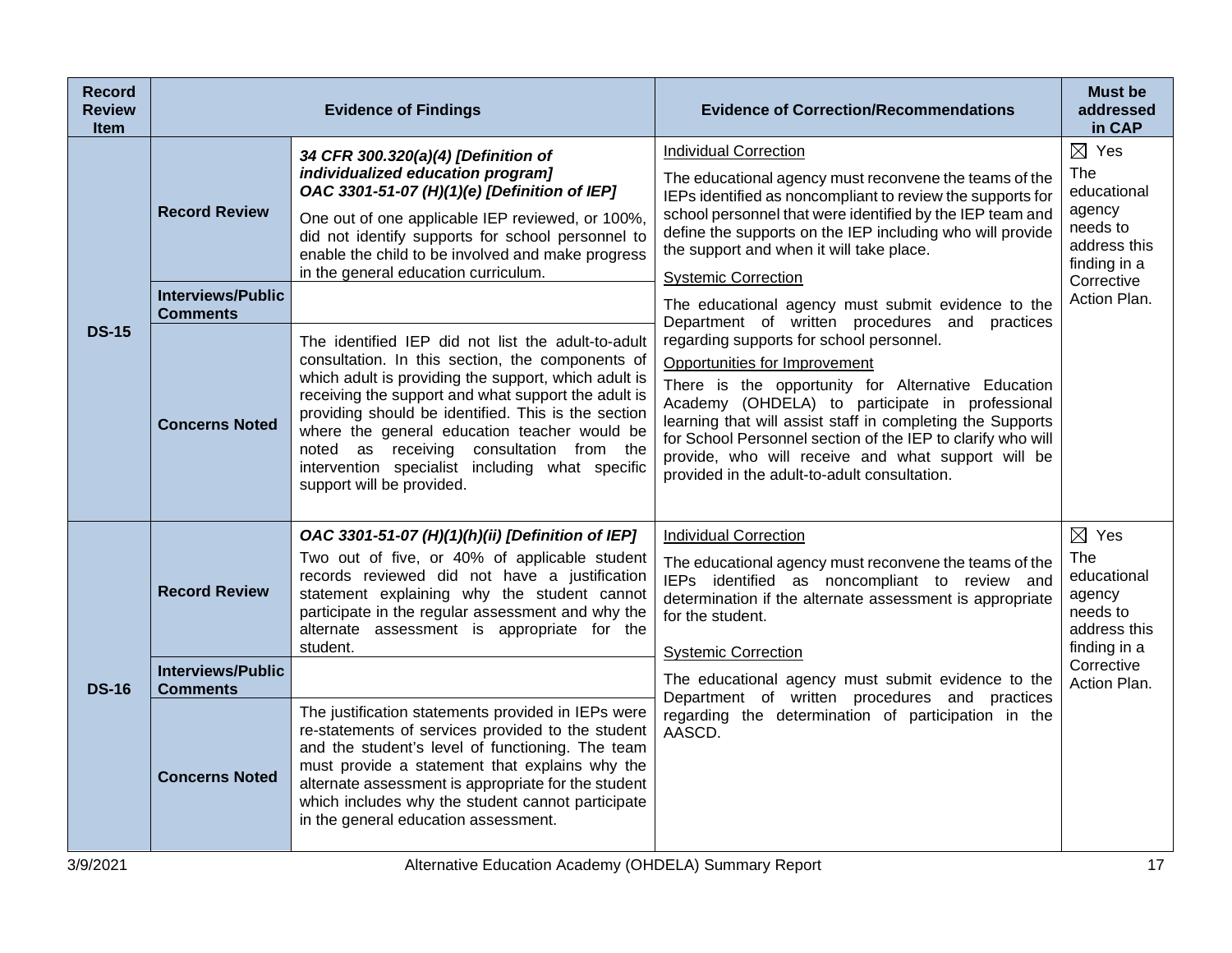| <b>Record</b><br><b>Review</b><br><b>Item</b> | <b>Evidence of Findings</b>                 |                                                                                                                                                                                                                                                                                                                                                                                                                                                                                                                                                                         | <b>Evidence of Correction/Recommendations</b>                                                                                                                                                                                                                                                                         | <b>Must be</b><br>addressed<br>in CAP                                                                     |
|-----------------------------------------------|---------------------------------------------|-------------------------------------------------------------------------------------------------------------------------------------------------------------------------------------------------------------------------------------------------------------------------------------------------------------------------------------------------------------------------------------------------------------------------------------------------------------------------------------------------------------------------------------------------------------------------|-----------------------------------------------------------------------------------------------------------------------------------------------------------------------------------------------------------------------------------------------------------------------------------------------------------------------|-----------------------------------------------------------------------------------------------------------|
|                                               | <b>Record Review</b>                        | OAC 3301-51-07(L)(2) [Development, review<br>and revision of IEP1<br>Fourteen (14) out of 19, or 74% of student records<br>reviewed did not show evidence of progress<br>reporting data collected and analyzed to monitor                                                                                                                                                                                                                                                                                                                                               | <b>Individual Correction</b><br>None<br><b>Systemic Correction</b><br>The educational agency must submit evidence to the                                                                                                                                                                                              | $\boxtimes$ Yes<br>The<br>educational<br>agency<br>needs to<br>address this                               |
| <b>DS-17</b>                                  | <b>Interviews/Public</b><br><b>Comments</b> | performance on each goal.                                                                                                                                                                                                                                                                                                                                                                                                                                                                                                                                               | Department of written procedures and practices<br>regarding measurable annual goals and services<br>consistent with progress made.                                                                                                                                                                                    | finding in a<br>Corrective<br>Action Plan.                                                                |
|                                               | <b>Concerns Noted</b>                       | Many progress reports included reports that<br>student progress was unable to be measured due<br>to a lack of attendance. There were progress<br>reports that had not been updated since December<br>of 2019 or January and February of 2020. Several<br>progress reports included progress that was noted<br>in different measurement criteria than what was<br>defined in the measurable goal. Terms such as<br>"AP", "NP" and "MP" should be avoided as they do<br>not provide descriptive feedback on student<br>progress aligned to the goal performance criteria. | Opportunities for Improvement<br>Alternative Education Academy (OHDELA) would benefit<br>from technical assistance and training on monitoring and<br>reporting of student progress on annual, measurable<br>goals.                                                                                                    |                                                                                                           |
|                                               | <b>Record Review</b>                        | OAC 3301-51-07(L) [Development, review and<br>revision of IEP]<br>Three out of four, or 75% of applicable IEPs<br>reviewed did not show evidence that revisions were<br>made based on data indicating changes in student<br>needs or abilities.                                                                                                                                                                                                                                                                                                                         | <b>Individual Correction</b><br>The educational agency must reconvene the teams to<br>review and amend the IEPs to reflect changes made<br>based on current needs or abilities.<br><b>Systemic Correction</b><br>The educational agency must submit evidence to the<br>Department of written procedures and practices | $\boxtimes$ Yes<br>The<br>educational<br>agency<br>needs to<br>address this<br>finding in a<br>Corrective |
| <b>DS-18</b>                                  | <b>Interviews/Public</b><br><b>Comments</b> |                                                                                                                                                                                                                                                                                                                                                                                                                                                                                                                                                                         | regarding using data to revise IEPs based on changes in<br>student needs or abilities.                                                                                                                                                                                                                                | Action Plan.                                                                                              |
|                                               | <b>Concerns Noted</b>                       | Records reviewed showed that the student had<br>either met the goal during the progress reporting<br>period or had the same goal for the IEP period<br>without any progress and there was no indication<br>that the IEP team met to discuss the need to revise<br>any goals, services or supports.                                                                                                                                                                                                                                                                      | Opportunities for Improvement<br>Alternative Education Academy (OHDELA) would benefit<br>from developing an internal practice to monitor progress<br>monitoring and reporting and when the IEP team should<br>reconvene to consider revisions of goals, services or<br>supports.                                      |                                                                                                           |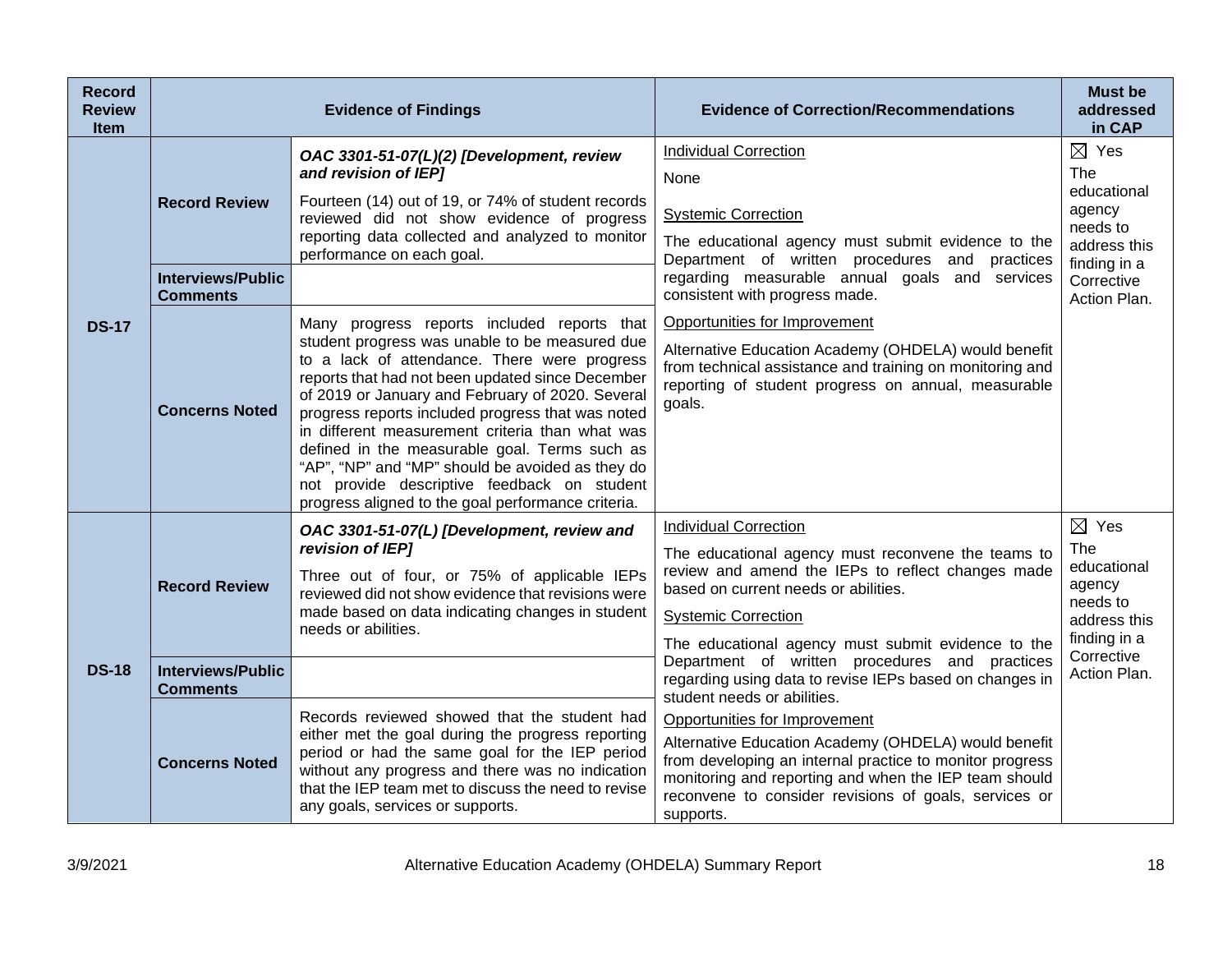| <b>Record</b><br><b>Review</b><br><b>Item</b> | <b>Evidence of Findings</b>                                                                  |                                                                                                                                                                                                                                                                                                                                                                                                                                                           | <b>Evidence of Correction/Recommendations</b>                                                                                                                                                                                                                                                                                                                                                                                                                                                                                                                                                                                                                                                                                                                                                                                                                                                                                                                                                                                                                                                                                                                                                | <b>Must be</b><br>addressed<br>in CAP                                                                                     |
|-----------------------------------------------|----------------------------------------------------------------------------------------------|-----------------------------------------------------------------------------------------------------------------------------------------------------------------------------------------------------------------------------------------------------------------------------------------------------------------------------------------------------------------------------------------------------------------------------------------------------------|----------------------------------------------------------------------------------------------------------------------------------------------------------------------------------------------------------------------------------------------------------------------------------------------------------------------------------------------------------------------------------------------------------------------------------------------------------------------------------------------------------------------------------------------------------------------------------------------------------------------------------------------------------------------------------------------------------------------------------------------------------------------------------------------------------------------------------------------------------------------------------------------------------------------------------------------------------------------------------------------------------------------------------------------------------------------------------------------------------------------------------------------------------------------------------------------|---------------------------------------------------------------------------------------------------------------------------|
| <b>DS-19</b>                                  | <b>Record Review</b><br><b>Interviews/Public</b><br><b>Comments</b><br><b>Concerns Noted</b> | 34 CFR 300.321(5) [IEP team]<br>OAC 3301-51-07(I) [IEP team]<br>Six out of 19, or 32% of IEPs reviewed did not<br>indicate that the IEP Team included a group of<br>qualified professionals.<br>The parent/guardian was the team member who<br>was not present on the identified IEPs. If the parent<br>is not in attendance, the district must provide<br>documentation of reasonable efforts made to<br>obtain parent participation at the IEP meeting. | <b>Individual Correction</b><br>For the IEPs identified as noncompliant, the educational<br>agency must:<br>Provide documentation that the parent was informed<br>$\bullet$<br>prior to the IEP meeting that the person qualified to<br>interpret the instructional implications of evaluation<br>results would not participate in the meeting, and<br>Provide a written excuse signed by the parents and<br>$\bullet$<br>the educational agency that allowed the person<br>qualified to interpret the instructional implications of<br>evaluation results not to be in attendance at the IEP<br>meeting, or<br>Reconvene the IEP team to review the IEP with all<br>required members present.<br><b>Systemic Correction</b><br>The educational agency must submit evidence to the<br>Department of written procedures and practices<br>regarding the involvement of people qualified to interpret<br>the instructional implications of evaluation results in the<br>IEP process.<br>Opportunities for Improvement<br>It is recommended that Alternative Education Academy<br>(OHDELA) develop a procedure of checks and balances<br>to ensure all members of the IEP team are in attendance | $\boxtimes$ Yes<br>The<br>educational<br>agency<br>needs to<br>address this<br>finding in a<br>Corrective<br>Action Plan. |
|                                               |                                                                                              |                                                                                                                                                                                                                                                                                                                                                                                                                                                           | for IEP meetings.                                                                                                                                                                                                                                                                                                                                                                                                                                                                                                                                                                                                                                                                                                                                                                                                                                                                                                                                                                                                                                                                                                                                                                            |                                                                                                                           |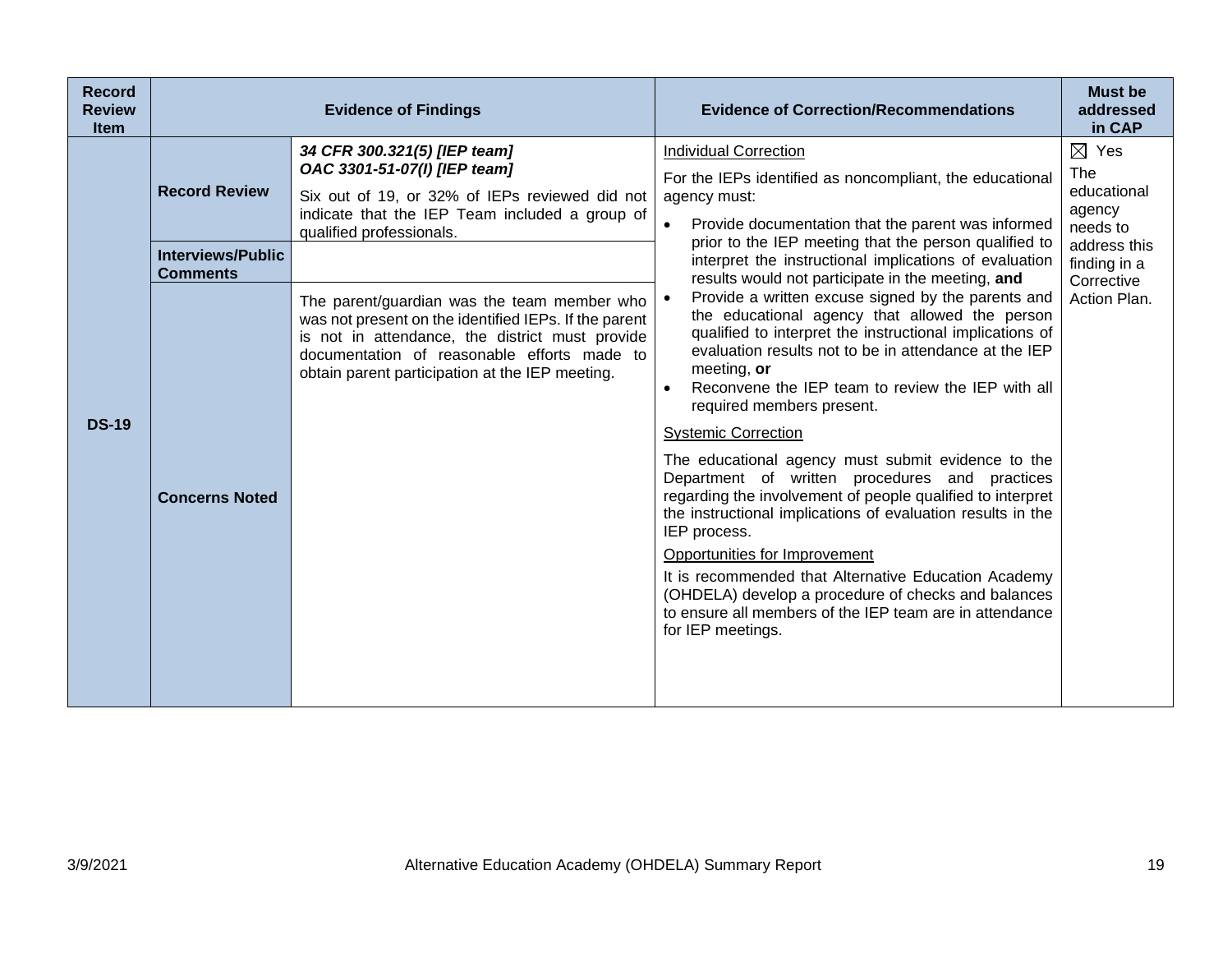## **Component 3: Least Restrictive Environment (LRE) and IEP Alignment**

*Each educational agency shall ensure that to the maximum extent appropriate, children with disabilities, including children in public or nonpublic institutions or other care facilities, are educated with children who are nondisabled; and that a continuum of alternative placements is available to meet the needs of children with disabilities for special education and related services.*

| <b>Record</b><br><b>Review</b><br>Item | <b>Evidence of Findings</b> |                                                                                                                                                                                                                                                                                                                                                                                                           | <b>Evidence of Correction/Recommendations</b>                                                                                                                                                                                                                                                                                                                                                                                                                                                                                                                                                                                                                                                                                                          | <b>Must be</b><br>addressed in<br><b>CAP</b>                                                                        |
|----------------------------------------|-----------------------------|-----------------------------------------------------------------------------------------------------------------------------------------------------------------------------------------------------------------------------------------------------------------------------------------------------------------------------------------------------------------------------------------------------------|--------------------------------------------------------------------------------------------------------------------------------------------------------------------------------------------------------------------------------------------------------------------------------------------------------------------------------------------------------------------------------------------------------------------------------------------------------------------------------------------------------------------------------------------------------------------------------------------------------------------------------------------------------------------------------------------------------------------------------------------------------|---------------------------------------------------------------------------------------------------------------------|
| <b>LRE-1</b>                           | <b>Record Review</b>        | 34 CFR 300.114 [LRE requirements] and<br>300.320(a)(5) [Definition of individualized<br>education program]<br>OAC 3301-51-07 (H)(1)(f) [Definition of<br>individualized education program]<br>Fifteen (15) out of 19, or 79% of IEPs reviewed did<br>not include an explanation of the extent to which<br>the child will not participate with nondisabled<br>children in the general education classroom. | <b>Individual Correction</b><br>The educational agency must reconvene the teams of<br>the IEPs identified as noncompliant to review and<br>include a justification as to why the child was removed<br>from the general education classroom.<br>The justification should:<br>Be based on the needs of the child, not the<br>disability.<br>Reflect that the team has given adequate                                                                                                                                                                                                                                                                                                                                                                     | $\boxtimes$ Yes<br>The educational<br>agency needs to<br>address this<br>finding in a<br>Corrective<br>Action Plan. |
|                                        | <b>Interviews</b>           |                                                                                                                                                                                                                                                                                                                                                                                                           | consideration to meeting the student's needs in the<br>general classroom with supplementary aids and                                                                                                                                                                                                                                                                                                                                                                                                                                                                                                                                                                                                                                                   |                                                                                                                     |
|                                        | <b>Concerns Noted</b>       | IEPs contained descriptions of the location of the<br>delivery of SDI but did not provide a justification of<br>how the individual student need(s) cannot be<br>served in the general education setting. This<br>statement must be based upon individual student<br>needs. The statement must match the location<br>listed in Section 7 for specially designed instruction.                               | services.<br>$\bullet$<br>Document that the nature or severity of the<br>disability is such that education in general<br>education classes, even with the use of<br>supplementary aids and services, cannot be<br>achieved satisfactorily.<br>Describe potential harmful effects to the child or<br>others, if applicable.<br><b>Systemic Correction</b><br>The educational agency must submit evidence to the<br>Department of written procedures and practices<br>regarding the least restrictive environment placement<br>decision process.<br>Opportunities for Improvement<br>Alternative Education Academy (OHDELA) will benefit<br>from technical assistance and training on developing<br>LRE statements to ensure that the statements written |                                                                                                                     |
|                                        |                             |                                                                                                                                                                                                                                                                                                                                                                                                           | in IEPs provide a justification for why the student is not<br>participating in the general education environment<br>based on the individual student need(s) and aligns with<br>the specially designed instruction and/or related<br>services location listed in Section 7.                                                                                                                                                                                                                                                                                                                                                                                                                                                                             |                                                                                                                     |